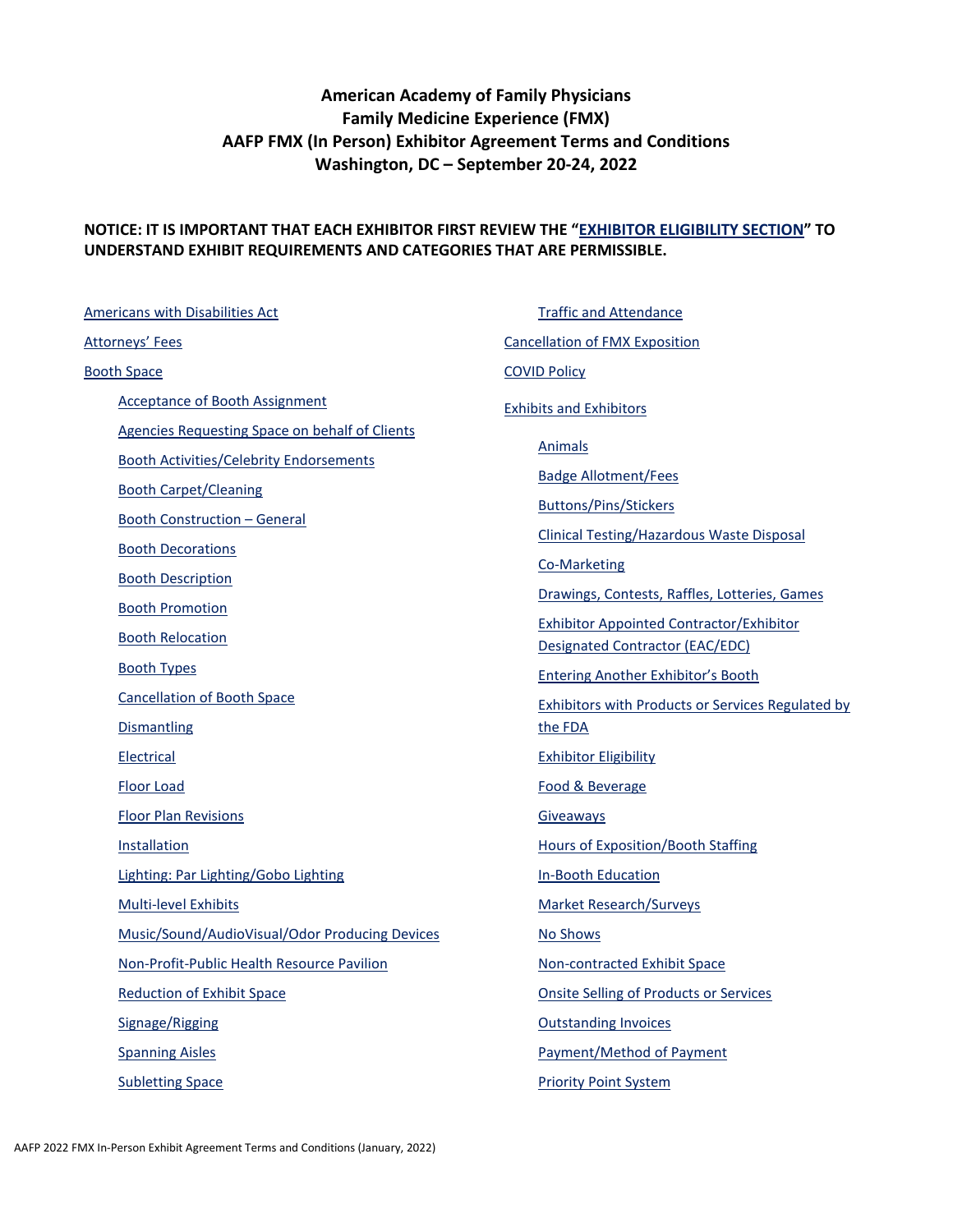[Social/Unofficial Activities](#page-16-0) **[Solicitation](#page-16-1)** [Exhibit Service Manual \(Online\)](#page-17-0) [Fire and Safety Regulations](#page-17-1) **[Housing](#page-17-2)** [Insurance Requirements](#page-17-3) [Photography and Videotaping](#page-18-0) [Press/Film Crews](#page-19-0) [Secure Area](#page-19-1) [Service Desk](#page-19-2) **[Show Management](#page-19-3) [Smoking](#page-19-4)** [Use of the AAFP or AAFP FMX Symbol, Brand, Logo](#page-19-5) [Video/Photo Release](#page-20-0) [Violation of Terms and Conditions](#page-20-1) **[Waiver](#page-21-0)**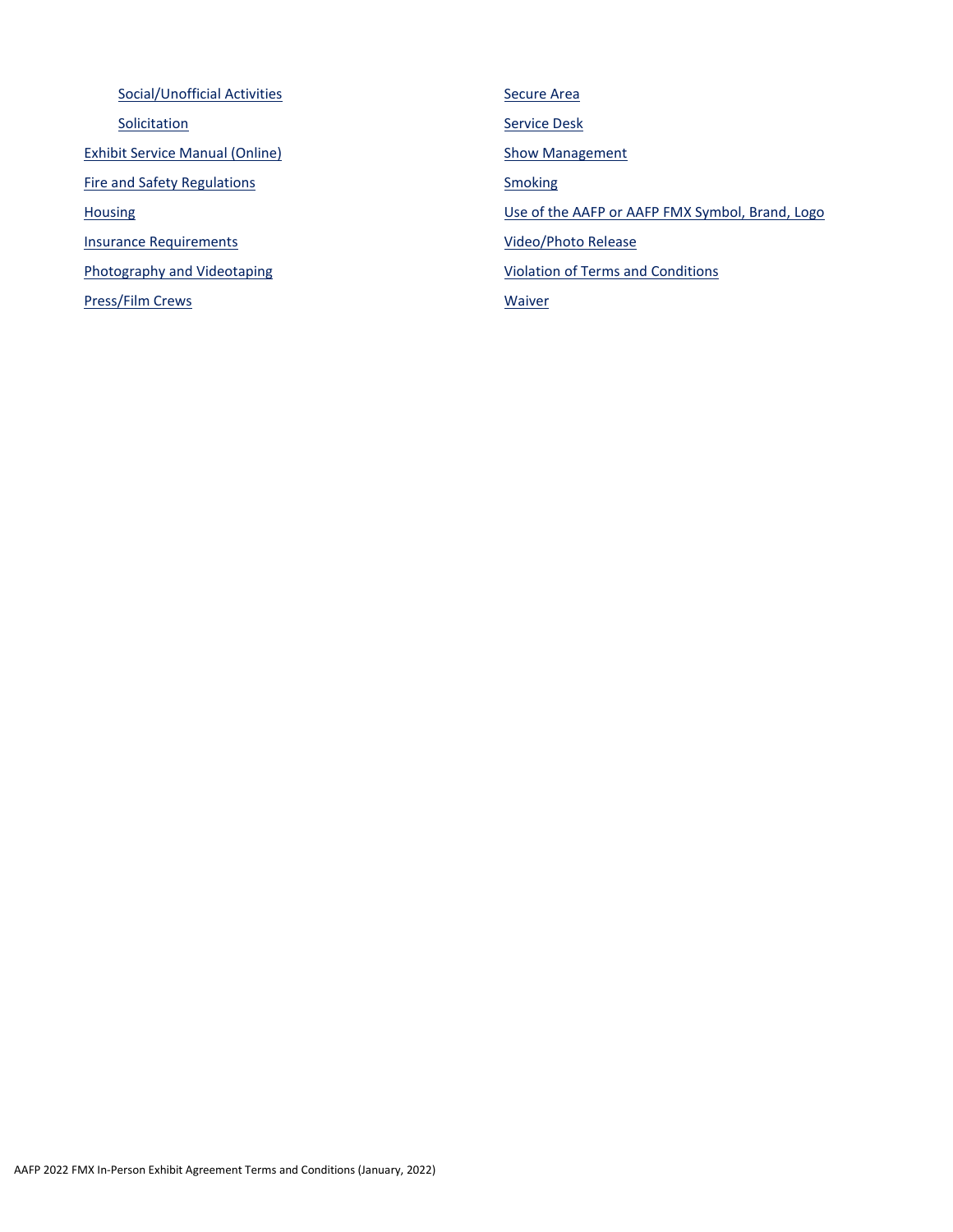# <span id="page-2-0"></span>Americans with Disabilities Act

Exhibitor understands that the Americans with Disabilities Act (ADA) requires that its display must be accessible to persons with disabilities, and the Exhibitor agrees that it is solely responsible for assuring that its booth and display complies with the ADA.

# <span id="page-2-1"></span>Attorneys' Fees

Should AAFP find it necessary to retain an attorney or attorneys to enforce any of the provisions of this Agreement or to protect its interests under this Agreement, AAFP shall be entitled to recover from the other party all reasonable costs, charges, and expenses including attorneys' fees.

# <span id="page-2-2"></span>Booth Space

## <span id="page-2-3"></span>Acceptance of Exhibitor Agreement

AAFP acceptance of the Exhibitor Agreement is within AAFP's sole discretion and is subject to subsequent verification of applicant's eligibility criteria. The AAFP may upon written notice reject any Exhibitor Agreement and decline to provide booth space at the event to any Exhibitor for any reason in its sole discretion. If an Exhibitor Agreement is rejected, the AAFP will refund Exhibitor's payment in full.

### <span id="page-2-4"></span>Agencies Requesting Space on behalf of Clients

Agencies requesting space for a client must provide a letter of authorization with the exhibit application from the client.

#### Assignment of Booth Space

Assignment of booth space does not constitute an endorsement, sanctioning, or approval of any Exhibitor's product/service by AAFP. Exhibitors shall not convey or imply any such endorsement, sanctioning, or approval in any promotional materials either before, during, or after the AAFP FMX.

The prospective Exhibitor must inform the AAFP within one week after receipt of booth space assignment if the assigned space is NOT acceptable. If it is not acceptable, the AAFP will retain a \$100 processing fee for each 10'x10' booth or equivalent and will refund the remainder of the payment made. After one week of Exhibitor's receipt of booth space assignment, cancellation schedule penalties apply.

If an Exhibitor does not want to be located next to or near another exhibiting company, they may notify the AAFP Exhibit Manager[, ksloan@aafp.org](mailto:ksloan@aafp.org) in writing and request to be relocated to an available (open) booth of their choice. If an exhibiting company relocates to a different space it is responsible for any cancellation fees and additional fees for the space rental. Relocation/move requests must be received prior to **August 25, 2022**. Keep in mind if you request to be moved after the Exhibit Guide printed piece your print information will be incorrect. Note: Exhibitor is responsible for notifying all official vendors of their move request and new booth assignment so freight, booth furnishings, electrical, internet, etc. will be placed in the correct booth onsite. If this is not done, all expenses will be the responsibility of the exhibiting company. AAFP will not ask another assigned company to relocate or move.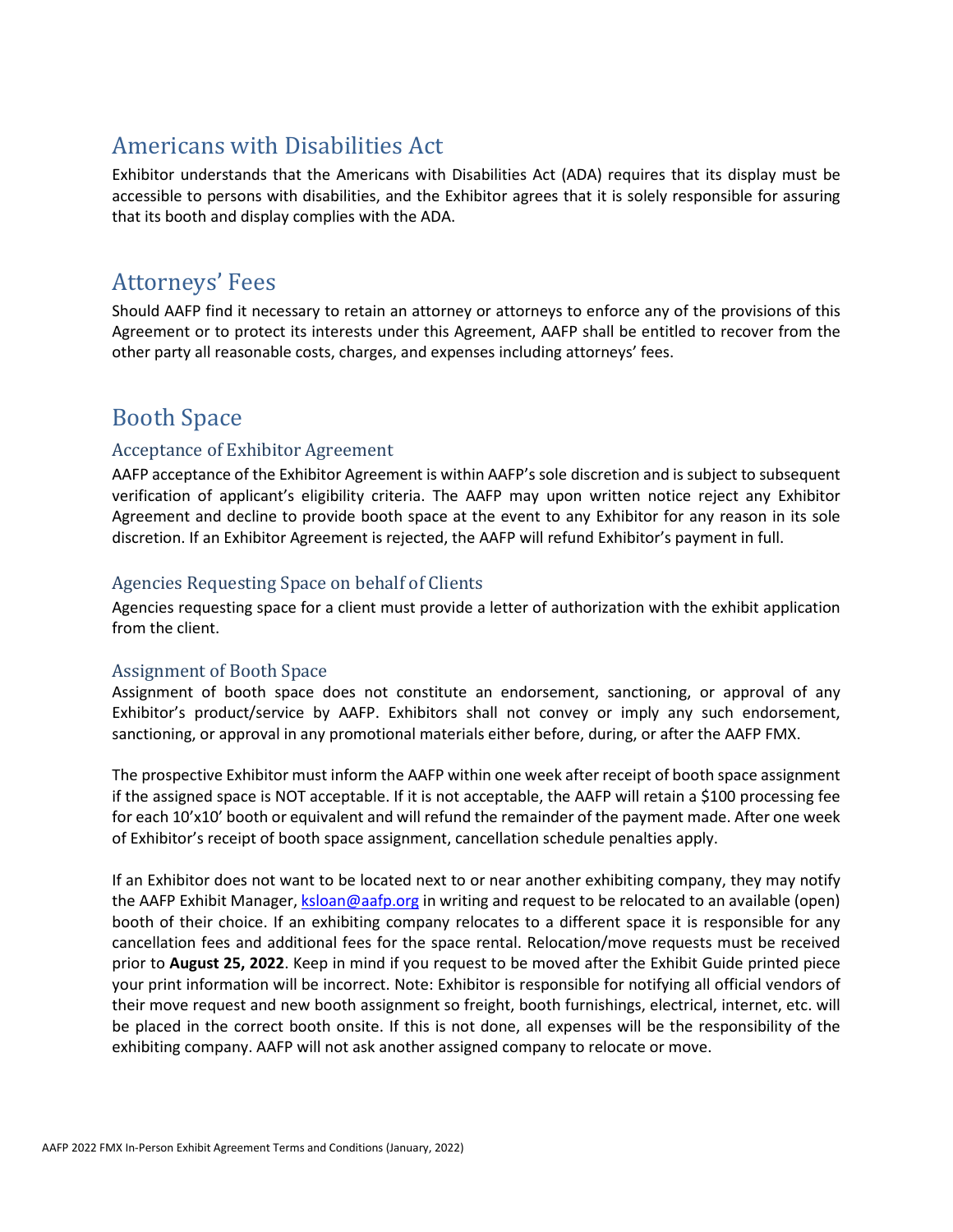### <span id="page-3-0"></span>Booth Activities/Celebrity Endorsements

- Interviews, demonstrations, detailing, or distribution of literature or samples may take place only inside the assigned booth space. Literature or other materials may not be left or distributed in AAFP common areas (e.g., main aisles, concession tables, exposition hall elements, lounges, registration, hotels, etc.).
- "Button-holing" of attendees is not allowed.
- Advertising, canvassing, or soliciting business is permitted only by Exhibitors, and then only within the space assigned to them.
- Walking actors, robots, characters or other such people or devices may not operate outside the assigned booth space. This includes travel to and from a company's multiple booths during show hours unless accompanied by company badged booth personnel.
- Demonstration areas may not extend into the aisle line of the exhibit -- space must be left within the exhibit area to accommodate visitors. Presentations within your companies assigned booth space are only allowed in a 20' x 20' or larger exhibit space.
- Should visitors interfere with normal traffic or overflow into neighboring exhibits, the presentation must be limited or eliminated.
- Exhibitors using celebrities for in-booth promotions must request permission, in advance, in writing, from Kristy Sloan at [ksloan@aafp.org](mailto:ksloan@aafp.org) prior to **August 1, 2022**. Include the celebrity's name and the dates/times he or she will appear in Exhibitor's booth. If necessary, the Exhibitor is responsible for hiring security to assist with crowd control.
- Demonstrations, lectures, or presentations by anyone other than a full-time employee of the Exhibitor is prohibited.

Exhibitor must submit all requests for booth activities by **August 1, 2022**. Send written requests to Kristy Sloan at [ksloan@aafp.org.](mailto:ksloan@aafp.org)

#### <span id="page-3-1"></span>Booth Carpet/Cleaning

Booth carpet/floor covering is **mandatory** and is the responsibility of the Exhibitor. Carpeting must cover the entire booth floor space and may be ordered along with nightly vacuuming through AAFP's official contractor in the online exhibit service manual. Exhibitors are required to keep their booths clean and free of combustible rubbish. Nightly aisle carpet cleaning will be provided by the AAFP. NOTE: Carpet/floor covering must not pose a tripping hazard, therefore throw rugs are prohibited.

#### <span id="page-3-2"></span>Booth Construction – General

Exposed unfinished sides or exhibit backgrounds must be draped. Exhibits will be inspected during set-up and the decorator, with Exhibit Floor Manager approval, will provide draping when deemed necessary. Charges for draping are the Exhibitor's responsibility. Exhibit components and signs may not be pasted, taped, nailed, tacked, or otherwise affixed to walls, doors, or any part of the convention center.

#### <span id="page-3-3"></span>Booth Decorations

- Pipe and drape will be provided by AAFP's official contractor.
- Booths at the Walter E. Washington Convention Center are 10' x 10', or in increments of 10'.
- Standard booth construction includes 8' high black & white back drape and 36" high side drape in black. Standard booth drape colors may not be changed by exhibiting companies.
- Aisle carpet color is Tuxedo (black & white).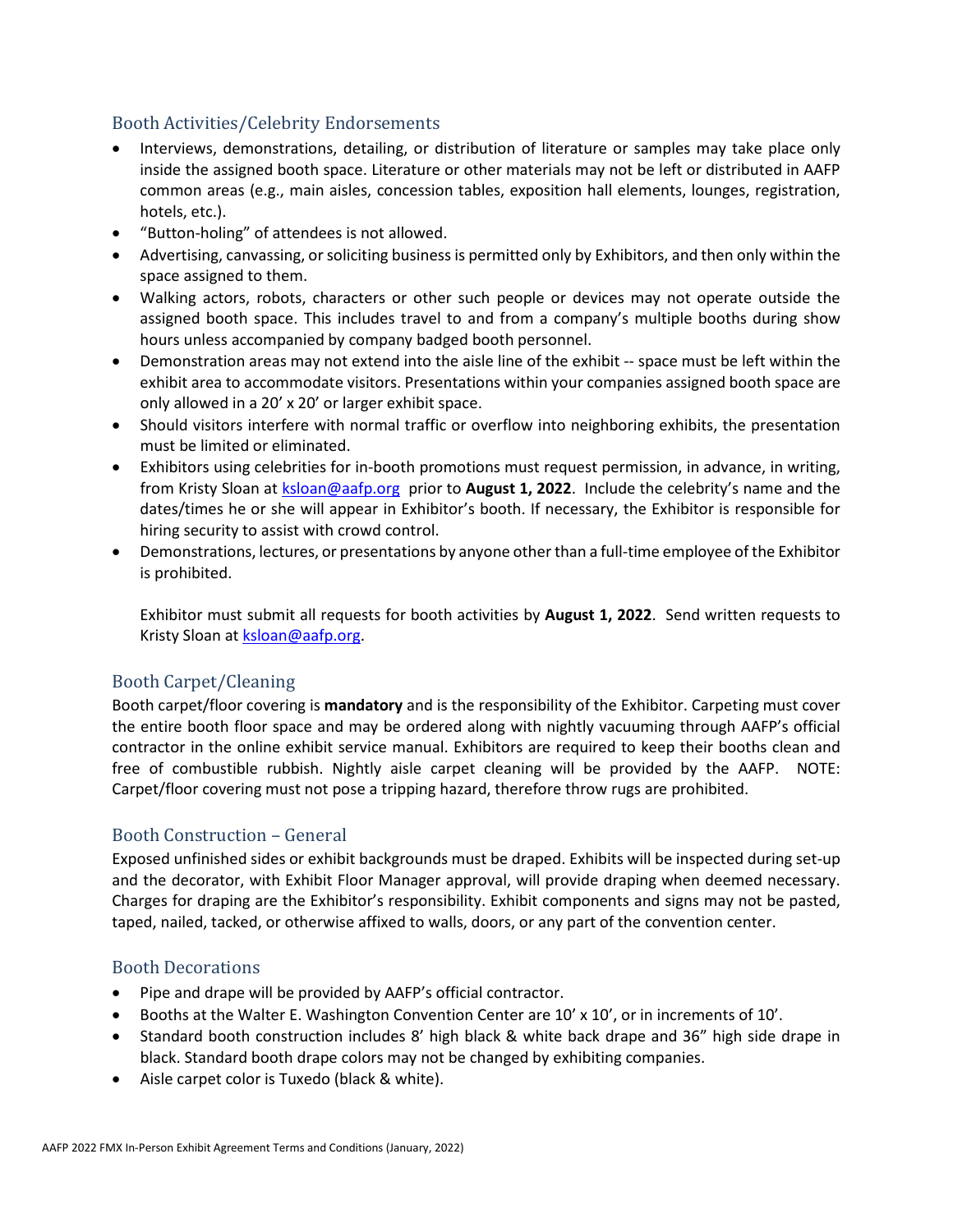- A standard 7" x 44" booth ID sign displaying the Exhibitor's name and booth number is furnished free of charge for standard in-line/linear booths.
- A complete list of booth equipment and prices will be available in the online exhibit service manual (available **May 16, 2022**).
- NOTE: The purchase of exhibit space does not include tables, chairs, booth carpet, booth furnishings, electrical, internet, lead retrieval, etc.
- No helium- or air-filled balloons may be used as part of booth decorations or inflated to distribute to attendees.

#### <span id="page-4-0"></span>Booth Description

- The online booth description will appear under the Exhibitor's name as is listed in the Exhibitor Agreement in the live floorplan and in the FMX mobile app.
- Descriptions need to be factual and not promotional in nature. Copy will be reviewed and edited at the discretion of the AAFP for all promotion.
- Indicate registered trademarks or other proprietary markings using <sup>®</sup> for product names registered with the USPTO and ™ for all trademarks. Please use quotation marks for designating publication names.
- Note: It is the Exhibitor's responsibility to enter all information on behalf of its company by the **July 20, 2022** deadline for the on-site FMX Official Program and Exhibit Guide printed piece which will include alpha exhibit list with booth number, product category, and new to show listings.

#### <span id="page-4-1"></span>Booth Promotion

Exhibitors will have an opportunity to describe its booth's promotion in a 650 character (including spaces) online booth description, product categories, and new to show listings (if applicable) on the AAFP FMX live floor plan, in the FMX mobile app. The onsite FMX Official Program and Exhibit Guide printed piece will include alpha exhibit list with booth number, and product category listing if entered by **July 20, 2022** through the Exhibitor Login.

#### <span id="page-4-2"></span>Booth Relocation

In the event of conflicts regarding space requests, or conditions beyond its control, the AAFP reserves the right to revise the floor plan prior to FMX. The AAFP will not relocate booths, unless an unforeseen circumstance makes relocation unavoidable. In such unlikely event, Exhibitor will be given the option to cancel and receive a full refund of its rental payment if the reassigned space is deemed not acceptable to the Exhibitor within seven business days of receipt of the new assignment.

If an Exhibitor does not want to be located next to or near another exhibiting company, they may notify the AAFP Exhibit Manager, *ksloan@aafp.org*, in writing and request to be relocated to an available (open) booth of their choice. If an exhibiting company relocates to a different space it is responsible for any cancellation fees and additional fees for the space rental. Relocation/move requests must be received prior to **August 25, 2022**. Keep in mind if you request to be moved after the Exhibit Guide printed piece your print information will be incorrect. Note: Exhibitor is responsible for notifying all official vendors of their move request and new booth assignment so freight, booth furnishings, electrical, internet, etc. will be placed in the correct booth onsite. If this is not done, all expenses will be the responsibility of the exhibiting company. AAFP will not ask another assigned company to relocate or move.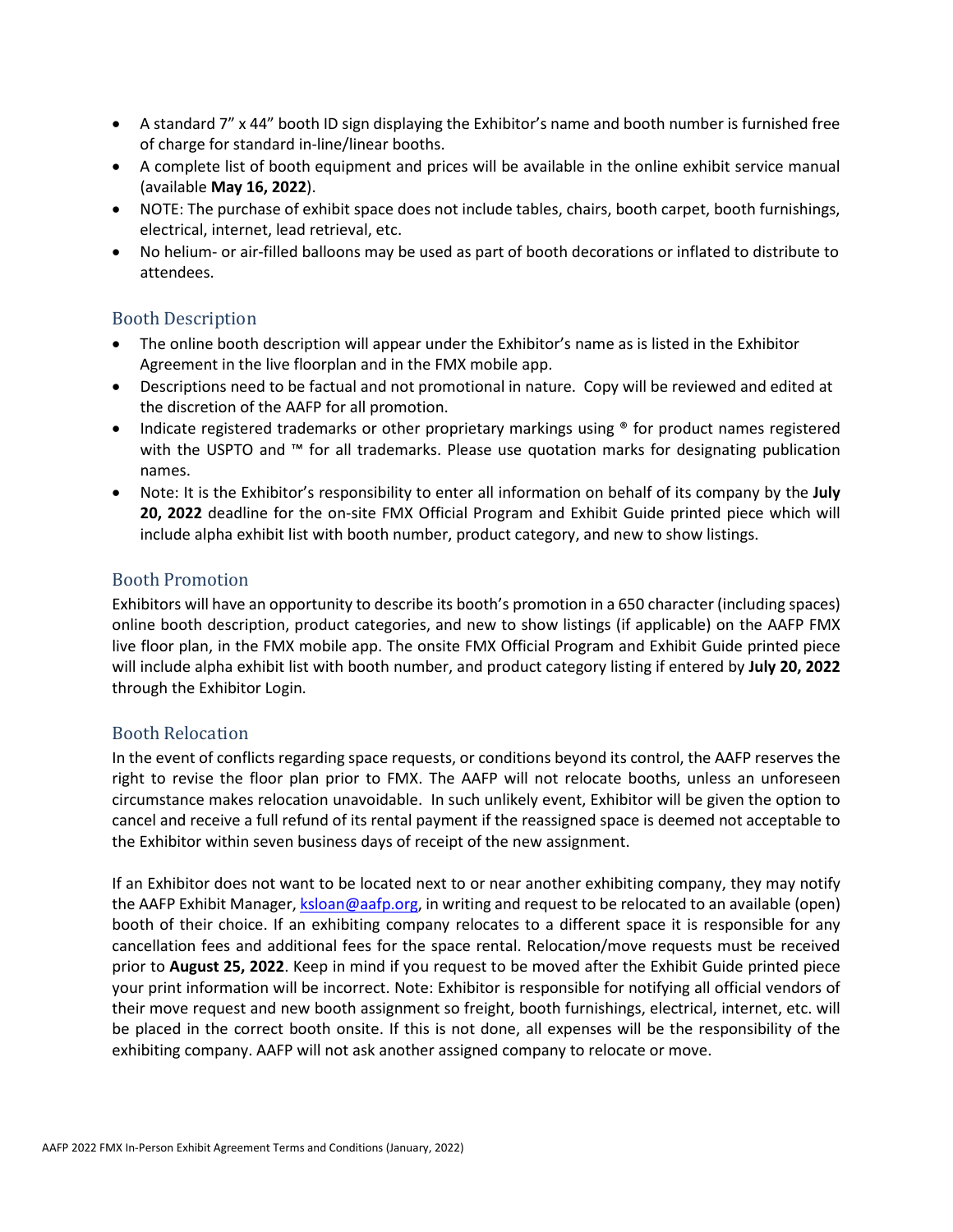On-site booth relocations by Exhibitors and/or move requests by Exhibitors are strictly prohibited due to the logistical burdens and increased costs AAFP would incur in accommodating such relocations/move requests. Questions onsite – see Kristy Sloan, Exhibit Manager or Jill Vetter, Sales Manager in the AAFP Exhibit Show Management Office or email **ksloan@aafp.org**.

#### <span id="page-5-0"></span>Booth Types

#### *Island Exhibit Booths*

Island exhibit booths may extend to a height of 20' with full use of the floor space permitted. However, demonstration areas may not extend to the aisle line of the exhibit; space needs to be left in the exhibit to accommodate spectators. Some groups of booths that abut each other, but are not shown on the floor plan as island booths, may be converted to islands. These floor plan changes must be approved by the fire marshal and the appropriate island surcharge fee must be paid to the AAFP. Some aisles may be blocked to create islands not shown on the floor plan, except for those providing free access to emergency exits or those designated as fire lanes.

#### *Peninsula Booths*

Peninsula or Endcap Booths are not allowed.

#### *Standard/Linear In-line Booths*

Standard In-line Booths may not exceed 8' back wall height including signage, even if they are against a hard wall due to Convention Center emergency light notifications or ventilation ports that could be blocked. Banner stands must be placed on the floor. No solid exhibit construction may exceed 48" in height, except in the rear one-half of the booth. For example, in a standard 10' x 10' booth, any construction or product above 48" must begin 5' back from the aisle line.

Standard/Linear exhibit booths include 8' black/white back drape, 3' black side drape, and a booth ID sign. Carpet/floor covering is mandatory per AAFP show regulations. To order items for your booth from the AAFP official vendors (carpet, electrical, internet, audio-visual, lead management, floral, etc.) view the online exhibit service manual. Order forms for the AAFP's official contractor and other official vendors will be available **May 16, 2022**.

#### <span id="page-5-1"></span>Cancellation of Booth Space

Exhibit space that has been assigned and confirmed may be canceled by written notice t[o Jill Vetter,](mailto:jvetter@aafp.org) Sales Manager or **Kristy Sloan**, Exhibit Manager. If cancellation notice is received:

| Before June 1, 2022      | Exhibitor forfeits 50% of total cost for exhibit space assigned.  |
|--------------------------|-------------------------------------------------------------------|
| On or after June 1, 2022 | Exhibitor forfeits 100% of total cost for exhibit space assigned. |

NOTE: It is the Exhibitor's responsibility to cancel all other arrangements made in connection with exhibiting, including hotel reservations, requests for the services of official vendors, or any other contracted services associated with FMX. Exhibitor is liable for any and all fees or penalties associated with cancellation of said services, including without limitation, attrition charges imposed by FMX hotels to the extent such are applicable to Exhibitor's cancellation. See Cancellation of FMX Exposition for additional information.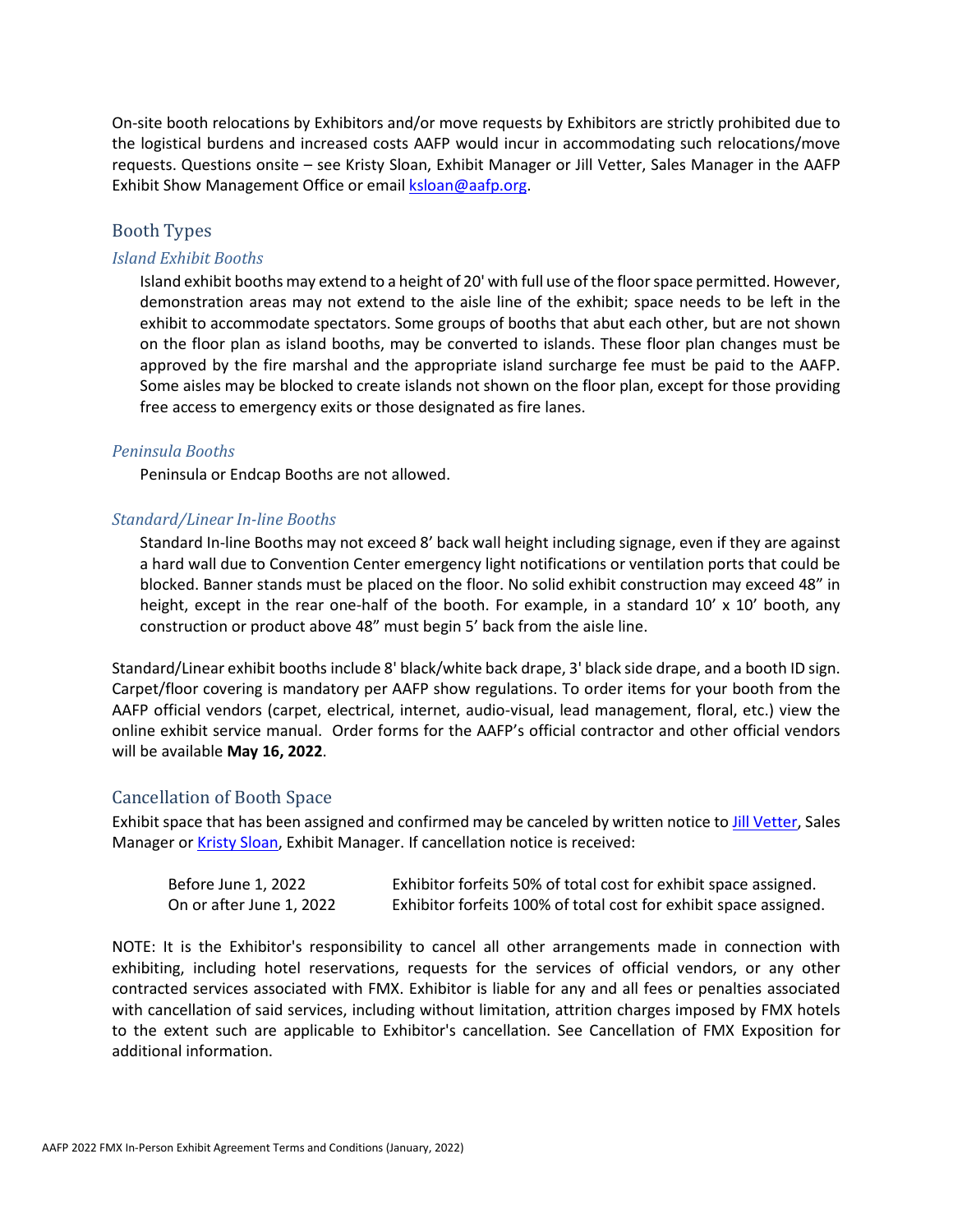### <span id="page-6-0"></span>Dismantling

Dismantling will be allowed during the following:

| Friday, September 23, 2022   | 3:30 p.m. $-7:00$ p.m.*  |
|------------------------------|--------------------------|
| Saturday, September 24, 2022 | $8:00$ a.m. $-5:00$ p.m. |

\*Equipment (ladders, job boxes, carts, forklifts, etc.) may not be brought into the Expo Hall until 30 minutes after the close of the show on Friday, September 23, 2022 to allow attendees time to exhibit the hall.

Out of respect to the attendees still conducting business with exhibitors on the final day, ALL EXHIBITS ARE TO BE OCCUPIED AND IN OPERATION UNTIL THE OFFICIAL CLOSING HOUR OF THE SHOW (Exhibit times published in January.) The packing of equipment, boxes, literature or dismantling of the exhibit is not permitted until closing time. Any exhibitor who chooses to tear down early (any time prior to the designated dismantling hours) will be in breach of these terms and conditions and penalties will be enforced and could jeopardize future exhibit eligibility to exhibit at future FMX events.

#### **For safety reasons, children under 18 are not allowed in the Expo Hall during installation or dismantling.**

#### <span id="page-6-1"></span>Electrical

- All electrical equipment (i.e., lighting, sound, special effect exhibit equipment) must meet National Electrical Code and local electrical codes.
- Electrical fixtures and fittings must be UL listed and marked as such.
- The use of latex cord wire and duplex or triple plugs in displays is not permitted.
- Electrical service is provided by Hi-Tech Electrical at the Walter E. Washington Convention Center. View the order form in the online exhibit service manual around **May 16, 2022**.

#### <span id="page-6-2"></span>Floor Load

The floor load capacity at Walter E. Washington Convention Center is 350 pounds per square foot in the Expo Hall.

#### <span id="page-6-3"></span>Floor Plan Revisions

Every effort will be made to maintain the general configuration of the floor plan for the FMX. However, the AAFP reserves the right to revise the exhibit floor plan at its sole discretion.

#### <span id="page-6-4"></span>Installation

Exhibit Installation will be held during the following dates and times:

- Monday, September 19, 2022 8:00 a.m. 5:00 p.m.
- Tuesday, September 20, 2022 8:00 a.m.  $-5:00$  p.m.
- Wednesday, September 21, 2022 8:00 a.m. 4:30 p.m.\*

\*Aisles must be clear of all boxes, skids, crates, trash, materials by 1:00 p.m. to allow the official contractor to clean/vacuum for the Expo Grand Opening.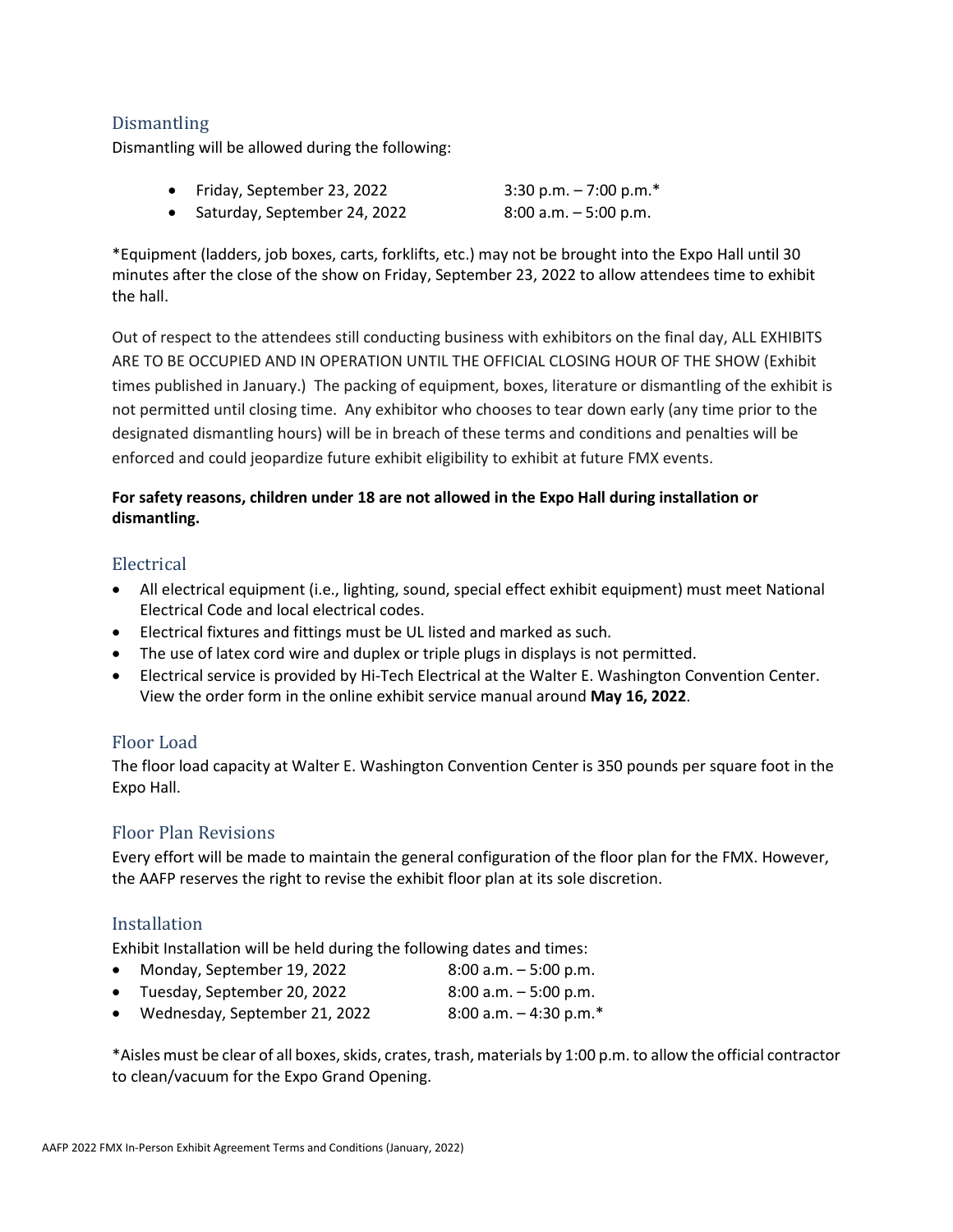**For safety reasons, children under the age of 18 are not allowed in the Expo Hall during installation or dismantling.**

## <span id="page-7-0"></span>Lighting: Par Lighting/Gobo Lighting

- Requests for Par/Gobo Lighting must be submitted to Kristy Sloan at [ksloan@aafp.org](mailto:ksloan@aafp.org) by August 1, 2022.
- Requests for Par Lighting will be denied if the lighting imposes on the aisles or neighboring Exhibitors.
- The Exhibitor is responsible for any costs related to installing par lighting which may later be denied approval due to infringing on AAFP or neighboring Exhibitor's space.

## <span id="page-7-1"></span>Multi-level Exhibits

Multi-level exhibits require AAFP pre-approval from the Sales Manager, [Jill Vetter,](mailto:jvetter@aafp.org) and [Walter E.](https://eventsdc.com/venue/walter-e-washington-convention-center/exhibitor-services)  [Washington Convention Center.](https://eventsdc.com/venue/walter-e-washington-convention-center/exhibitor-services) The Exhibitor Agreement must reflect that the space requested is for a multi-level exhibit. Multi-level exhibits shall not exceed the 20' island height limit.

# <span id="page-7-2"></span>Music/Sound/AudioVisual/Odor Producing Devices

- Exhibitor must obtain its own license for using copyrighted music.
- All ASCAP, BMI, SESAC or other copyright fees applicable to music or entertainment used as part of an exhibit are the full responsibility of the Exhibitor.
- All sound and audiovisual equipment must conform to fire regulations of the city of Washington, DC and the Walter E. Washington Convention Center.
- All speakers must face inside the booth and not toward the aisle.
- Video monitors or projection screens must be placed inside the booth, so viewers do not block aisles.
- Exhibitors may not use electronic or electrical devices that result in noise, odor or other kinds of annoyance to attendees. AAFP's on-site exhibit staff reserves the right to determine when noise or odor must be halted.

## <span id="page-7-3"></span>Non-Profit-Public Health Resource Pavilion

Public Health and Non-Profit Resource Pavilion (limited to non-profit public service organizations with IRS Tax Code designation as 501 [c] [3,4,6], special rates available\*)

\*If Exhibitor chooses not to be in this designated area, or the Exhibitor Agreement is received after space is no longer available, Exhibitor may select space in the general exhibit area, however, the full booth rental rate will apply.

## <span id="page-7-4"></span>Reduction of Exhibit Space

In the event an Exhibitor reduces its exhibit space, the AAFP reserves the right to maintain the continuity of the Expo Hall. Every attempt will be made to accommodate the request.

- If, at the discretion of the AAFP, the exhibit space can be re-sized and remain in the current location, the Exhibitor will pay the applicable cancellation penalty plus the fee for the new space.
- If, at the discretion of the AAFP, the exhibit space cannot be resized and remain in the current location without jeopardizing the continuity of the Exposition Hall, the Exhibitor will be re-located to a space of its choice based on best available locations. Applicable cancellation penalty plus the new space fee will apply.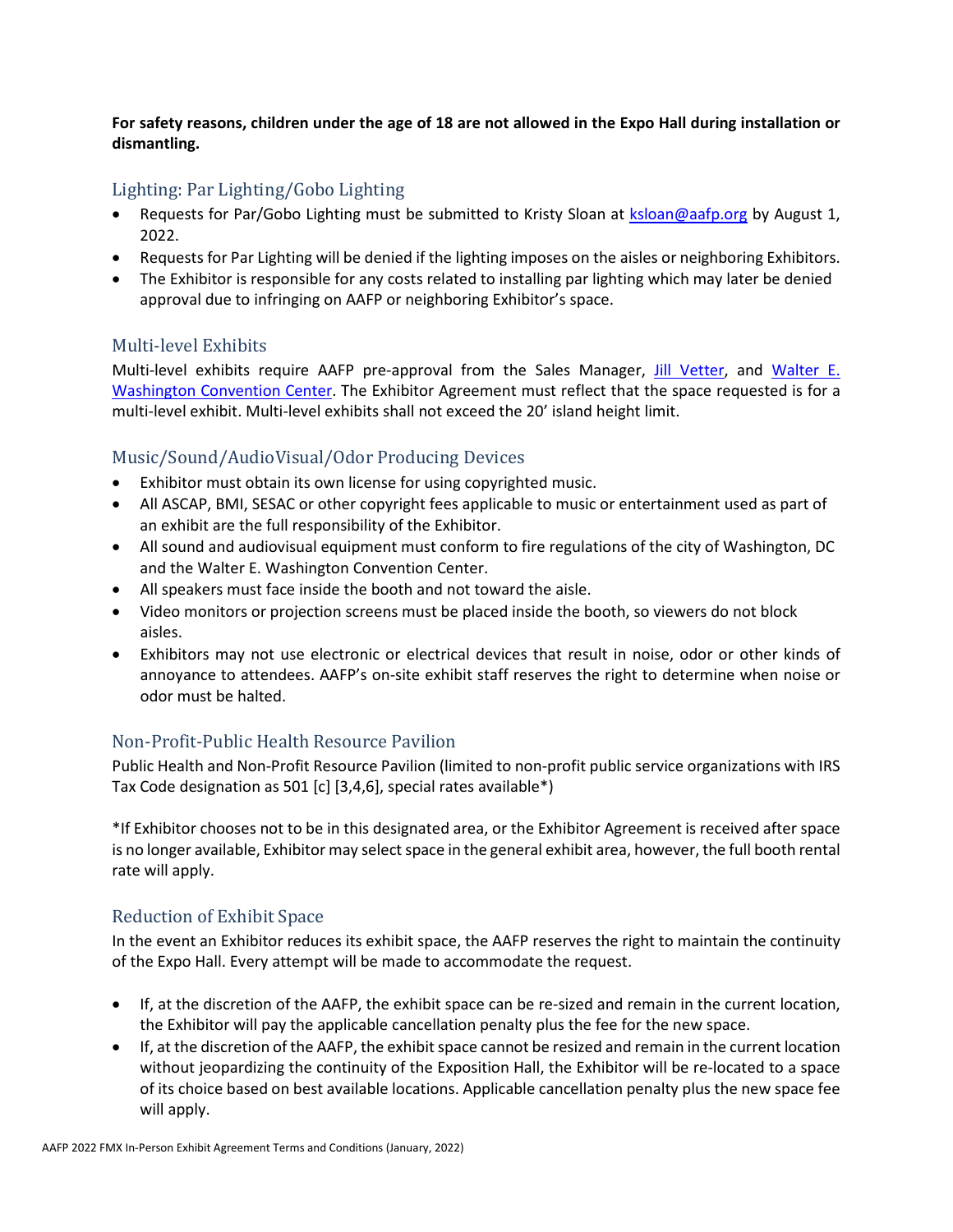### <span id="page-8-0"></span>Signage/Rigging

- Hanging signs are allowed in 20' x 20' or larger space and within the 20' height restriction and must be approved by the AAFP Exhibit Manager [ksloan@aafp.org](mailto:ksloan@aafp.org) and [Walter E. Washington](https://eventsdc.com/venue/walter-e-washington-convention-center/exhibitor-services) Convention [Center.](https://eventsdc.com/venue/walter-e-washington-convention-center/exhibitor-services)
- GLP, Inc. handles advance orders for ground supported signs, graphic production, and rigging, view the online exhibit service manual for more information.
- Please contact Kristy Sloan, Exhibit Manager at **[ksloan@aafp.org](mailto:ksloan@aafp.org)** regarding hanging signs, safety cabling, and truss lighting regulations.

### <span id="page-8-1"></span>Spanning Aisles

Exhibits are not permitted to span an aisle by ceiling or floor covering.

### <span id="page-8-2"></span>Subletting Space

Subletting booth space is not allowed. Two or more firms may not exhibit in the same single space, unless they have applied as, and have been approved to exhibit as Co-Marketers. Please contac[t Jill Vetter,](mailto:jvetter@aafp.org) Sales Manager with questions.

## <span id="page-8-3"></span>Traffic and Attendance

The AAFP works to make the FMX Expo Hall an engaging and educational environment for its attendees. Appropriate marketing and promotion of the FMX Expo Hall will be provided by AAFP. However, AAFP makes no guarantees of traffic flow, demographic nature, quantity or presumed quality of leads. AAFP strongly encourages Exhibitors to market their presence at AAFP FMX which has been shown to favorably impact both traffic and return on investment.

# <span id="page-8-4"></span>Cancellation of FMX Exposition

In the unlikely event of cancellation of the FMX exposition due to any force majeure event (e.g., fire, strikes, governmental regulation or order, transportation interruption, terrorism, national emergency, natural disaster, outbreak or continuance of an epidemic or contagion or declaration of pandemic by the U.S. government or the World Health Organization, or other cause beyond the reasonable control of AAFP that prevents or makes FMX commercially unreasonable or inadvisable for its scheduled commencement or continuance), then and thereupon Exhibitors and the AAFP have no further obligation to one another, and payment for any promotions or sponsorships that have not been delivered before cancellation of the event will be fully refunded.

In the event the FMX is transitioned from an in-person event to a virtual event, all assigned exhibit booths will be transitioned to a virtual event and governed by the 2022 VIRTUAL FMX Exhibitor Agreement Terms [and Conditions.](https://www.aafp.org/dam/AAFP/documents/events/fmx/2022/virtual-FMX-exhibitor-agreement-terms-and-conditions.pdf) Any over-payment of in-person to virtual exhibit space costs will be refunded. Companies who do not want to exhibit in the virtual event may cancel their virtual booth for a full refund if written cancel notification is received within 10 business days of receipt of the AAFP FMX virtual event announcement. Cancel requests should be submitted to Jill Vetter, AAFP Sales Manage[r jvetter@aafp.org.](mailto:jvetter@aafp.org) After 10 business days the full booth cancel penalties will apply.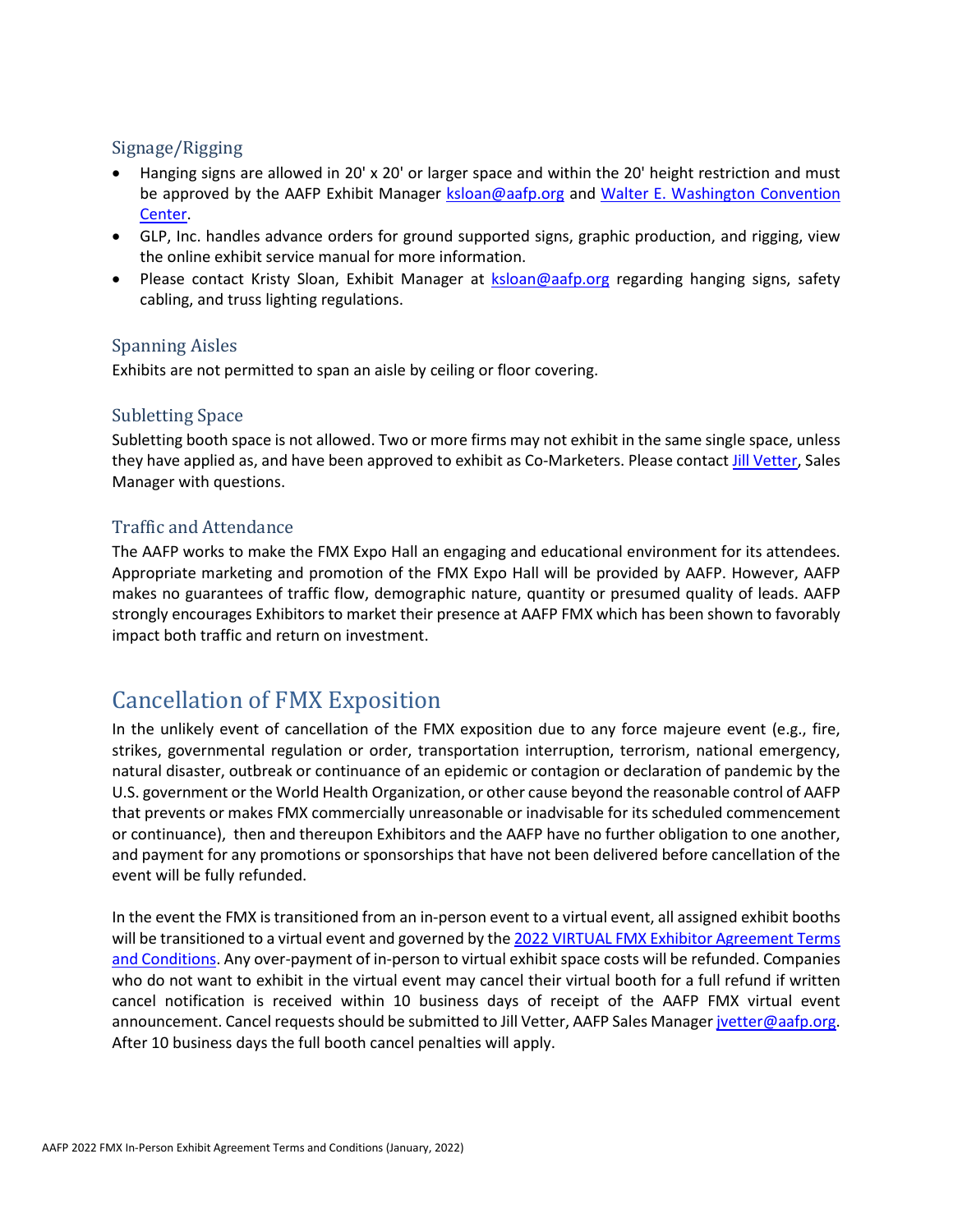# Compliance with Laws and Codes

Both parties shall observe and comply with and give all notices required by "Laws" defined as all laws, ordinances, rules, regulations (including, without limitation, labor union rules and requirements that are applicable to the venue location if FMX is held in person), and lawful orders of any public authority, whether existing at present or later enacted, bearing on the performance of this Agreement. Each party shall notify the other if it becomes aware of any noncompliance with the Laws in connection with this Agreement and shall take all appropriate action necessary to ensure compliance with the Laws. Additionally, Exhibitor shall comply with the Council of Medical Specialty Code for Interactions with Companies, American Medical Association Code of Medical Ethics, AdvaMed Code on Ethics on Interactions with Health Care Professionals, and PhRMA Code on Interactions with Health Care Professionals, as applicable.

# <span id="page-9-0"></span>COVID Policy

AAFP has implemented enhanced health and safety measures in connection with its in-person meetings and events. AAFP requires proof of vaccination for all attendees of FMX (which includes registrants, exhibitors, speakers, faculty, guests and any other individual who attend FMX in any capacity). For those unable to be vaccinated for reasons such as medical conditions or religious beliefs, a negative PCR test taken within the 72 hours prior to the start of FMX may be substituted for vaccine proof.

AAFP is contracting with a third party vendor to manage the verification process and to make attendees' entry to FMX faster, safer and more secure. Your registration is not final, and your individual personnel who plan on attending will not be permitted to attend, unless and until proofs of vaccination or a negative PCR test have been uploaded and accepted; the instructions and information for which the AAFP will provide you closer to the FMX dates. The AAFP is continually assessing the status of its upcoming meetings and events in the light of the COVID-19 pandemic and will evolve these safety protocols as appropriate. You are encouraged to visit AAFP's [Health and Safety Protocols page](https://www.aafp.org/events/safety-protocols.html) to stay abreast of the latest updates.

A person is considered fully vaccinated:

- Two weeks after their second dose in a two-dose series, such as the Pfizer or Moderna vaccines, or
- Two weeks after a single dose vaccine, such as Johnson and Johnson's Janssen vaccine

Exhibitors understand and agree that they will comply with the aforementioned COVID policy and that all personnel who attend FMX shall comply with the policy and all other requirements reasonably required by AAFP in connection thereto.

# <span id="page-9-1"></span>Exhibits and Exhibitors

#### <span id="page-9-2"></span>Animals

The use of live animals in an exhibit for any purpose is not allowed, with the exception of guide and service animals.

Anti-Harassment Policy View the [American Academy of Family Physicians anti-harassment policy.](https://www.aafp.org/about/policies/all/anti-harassment.html)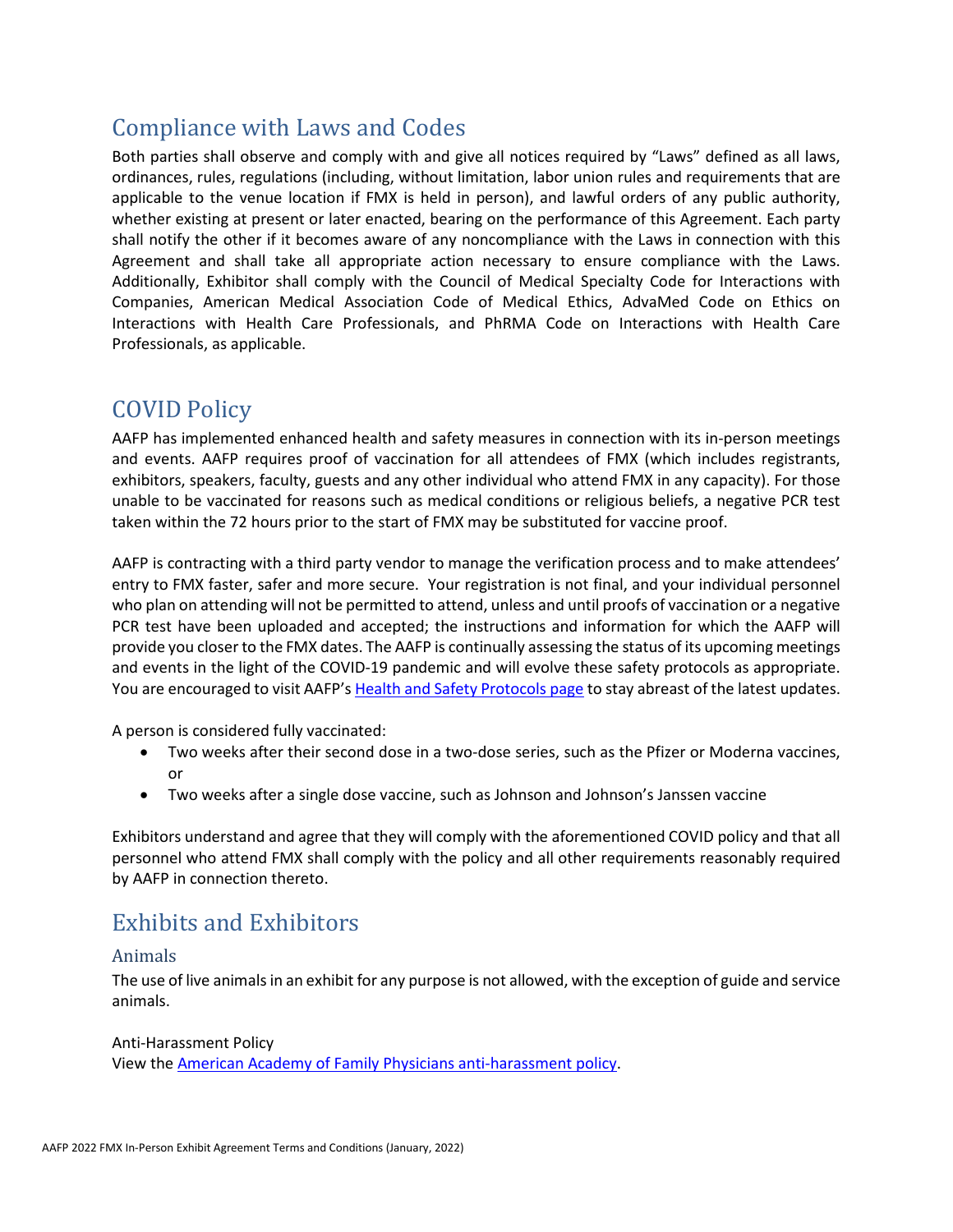#### <span id="page-10-0"></span>Badge Allotment/Fees

Exhibitors may register up to four (4) booth staff free of charge for each 10' x 10' booth or equivalent. Requests for more than four (4) per 10' x 10' booth require AAFP approval by [Kristy Sloan,](mailto:ksloan@aafp.org) Exhibit Manager.

Exhibiting companies requesting more than their allotted number of free Exhibitor badges will be charged \$995 per additional badge/person. This assessment is made following the AAFP FMX, based on a final badge count. The return of unused badges to registration must be made before 4:30 p.m. on Wednesday, **September 21, 2022**, to not count against the company's allotment.

The AAFP FMX Planning Committee has recommended only qualified prospects be given access to the Expo Hall. Therefore, badges will not be issued to representatives of leasing companies, financial institutions, suppliers, vendors, and others wishing to make business contacts, nor to exhibitors' family and guests.

#### <span id="page-10-1"></span>Buttons/Pins/Stickers

Exhibitors may not distribute stick-on emblems, buttons, pins, or unofficial badges.

#### <span id="page-10-2"></span>Clinical Testing/Hazardous Waste Disposal

Exhibitors wishing to conduct clinical tests in their booths must request permission from Kristy Sloan at [ksloan@aafp.org](mailto:ksloan@aafp.org) , in writing, prior to **August 1, 2022**.

- Blood samples, taken either by fingertip or intravenous drawing of blood, must be disposed of in accordance with local ordinances, and all applicable state and/or federal health laws.
- Fluids, chemicals, petroleum-based products, food items (if applicable), or contaminated materials must be identified and disposed of in the manner prescribed by city regulations.
- Hazardous waste and/or medical waste is any material being stored, recycled, or thrown away that could cause injury or death, or pollute air, land, or water regulated by any applicable environmental or public health law.
- Exhibitors who possess materials that fit the above description must inform Kristy Sloan at [ksloan@aafp.org](mailto:ksloan@aafp.org) and the [Walter E. Washington Convention Center](https://eventsdc.com/venue/walter-e-washington-convention-center/exhibitor-services) of its existence and plan for proper disposal.
- Exhibitors are responsible for payment of all expenses associated with booth activities that generate any type of hazardous or biomedical waste.

#### <span id="page-10-3"></span>Co-Marketing

AAFP defines co-marketing as two or more companies developing, manufacturing, producing or distributing the same product. Space assignments will be based upon averaging the priority points of each Exhibiting company. Companies submitting an Exhibitor Agreement for co-marketing of products earn the standard priority points under the Exhibitor's name that appears on the Exhibitor Agreement. All involved entities must be identified on the Exhibitor Agreement.

#### <span id="page-10-4"></span>Drawings, Contests, Raffles, Lotteries, Games

Exhibitors are discouraged from conducting drawings, contests, raffles, lotteries, or other games of chance. However, an Exhibitor may conduct drawings that do not involve the requirement of payment or other consideration for the chance to play with the AAFP's prior written approval, with such request made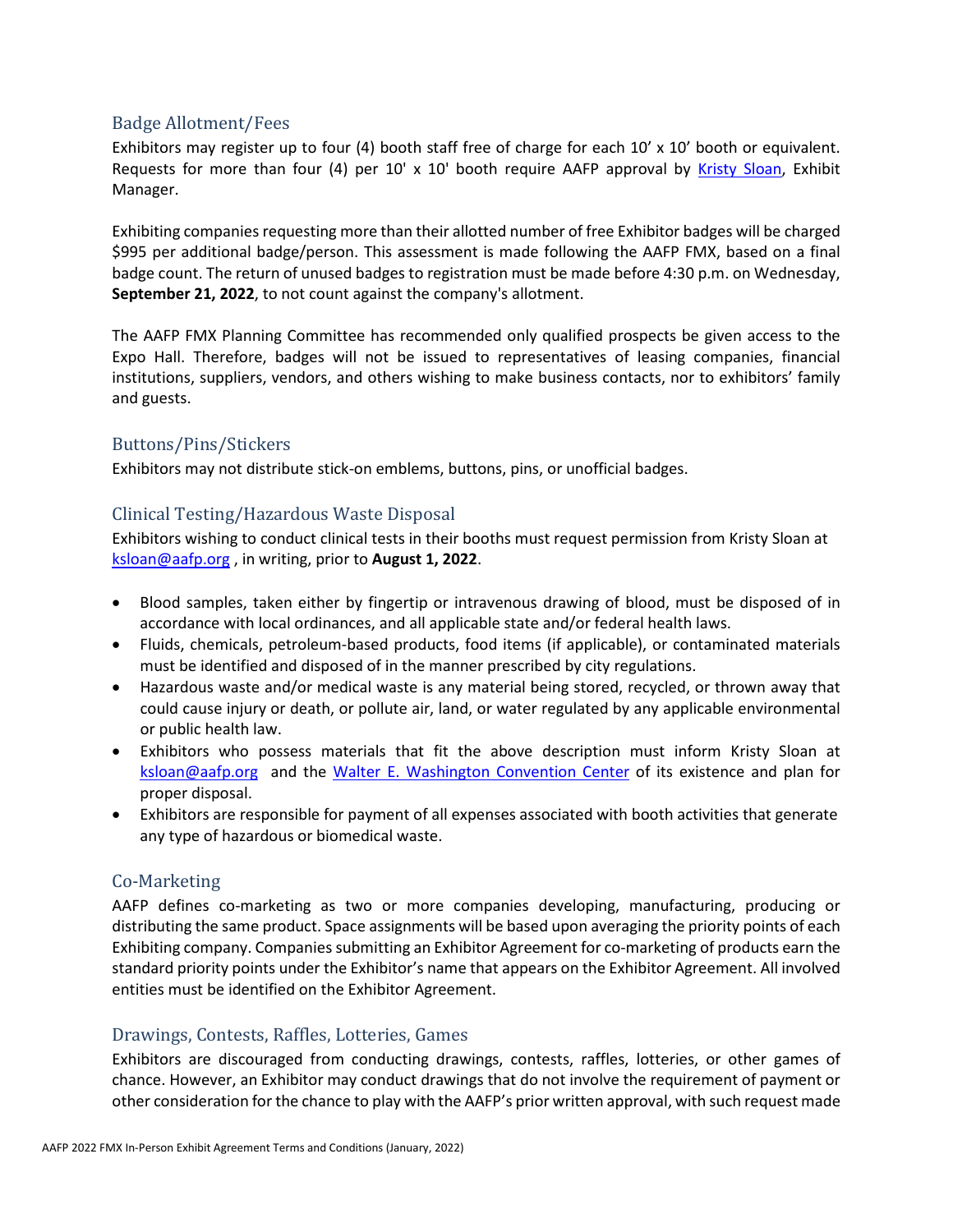no later than 90 days prior to the FMX exhibition. Requests should be sent to [ksloan@aafp.org.](mailto:ksloan@aafp.org) If approval is given, the Exhibitor must fully comply with all AAFP Exhibitor Agreement Terms and Conditions, and all applicable federal, state, and local laws, including any requirements of Walter E. Washington Convention Center concerning such activity.

AAFP requires that any prize or award must be considered modest in value and that the opportunity be open to all FMX attendees. The drawing and notification of winner is the responsibility of the Exhibitor and must be drawn after the conclusion of the AAFP FMX.

### <span id="page-11-1"></span>Exhibitor-Appointed Contractor (EAC)

All exhibiting companies using an Exhibitor-Appointed Contractor (EAC) must input contact information for the EAC in the Exhibit System by **August 1, 2022**. The EAC is required to provide the AAFP with an appropriate certificate of insurance by **August 1, 2022**. **See Insurance Requirements.**

#### <span id="page-11-2"></span>Entering Another Exhibitor's Booth

Exhibitors shall not enter the booth of other Exhibitors without invitation.

### <span id="page-11-3"></span>Exhibitors with Products or Services Regulated by the FDA

U.S. Food and Drug Administration (FDA) regulations apply to any mention of product names that is accompanied by information on usage and indications viewed as product advertisement and must comply with full disclosure requirements.

### <span id="page-11-0"></span>Exhibitor Eligibility

The AAFP retains sole authority to determine the eligibility of any company or product to exhibit at FMX.

The three categories of exhibits permitted at the AAFP FMX, with additional specific requirements applicable to each category, are as follows:

- A. FDA-approved products. Products that require approval of the Food and Drug Administration (FDA) for marketing must receive FDA approval before they are exhibited at the FMX. Exhibitors may be required to show evidence of FDA approval. This requirement applies to medical devices, drugs, cosmetics, and all other FDA-regulated products. If non-FDA approved products or services that require but have not obtained FDA approval are exhibited, the AAFP may deny installation privileges or require removal of the exhibit or may require discontinuance of any exhibit or promotion wholly or in part.
- B. Healthy food products. Exhibits promoting food products must not promote harmful or unhealthy products. If claims are made regarding the health benefits of a particular food product, the AAFP at its sole discretion may require that the potential exhibitor provide appropriate documentation to substantiate claims made.
- C. Other products and services not covered by A or B above which: (1) meet the standards of generally accepted medical practice or (2) are of interest to FMX attendees because of their relevance to the clinical or socioeconomic aspects of the practice of medicine. At the AAFP's sole discretion it may require potential exhibitors of a product or service in this category to provide technical data and scientific documentation to substantiate the safety and effectiveness of the product or service, as well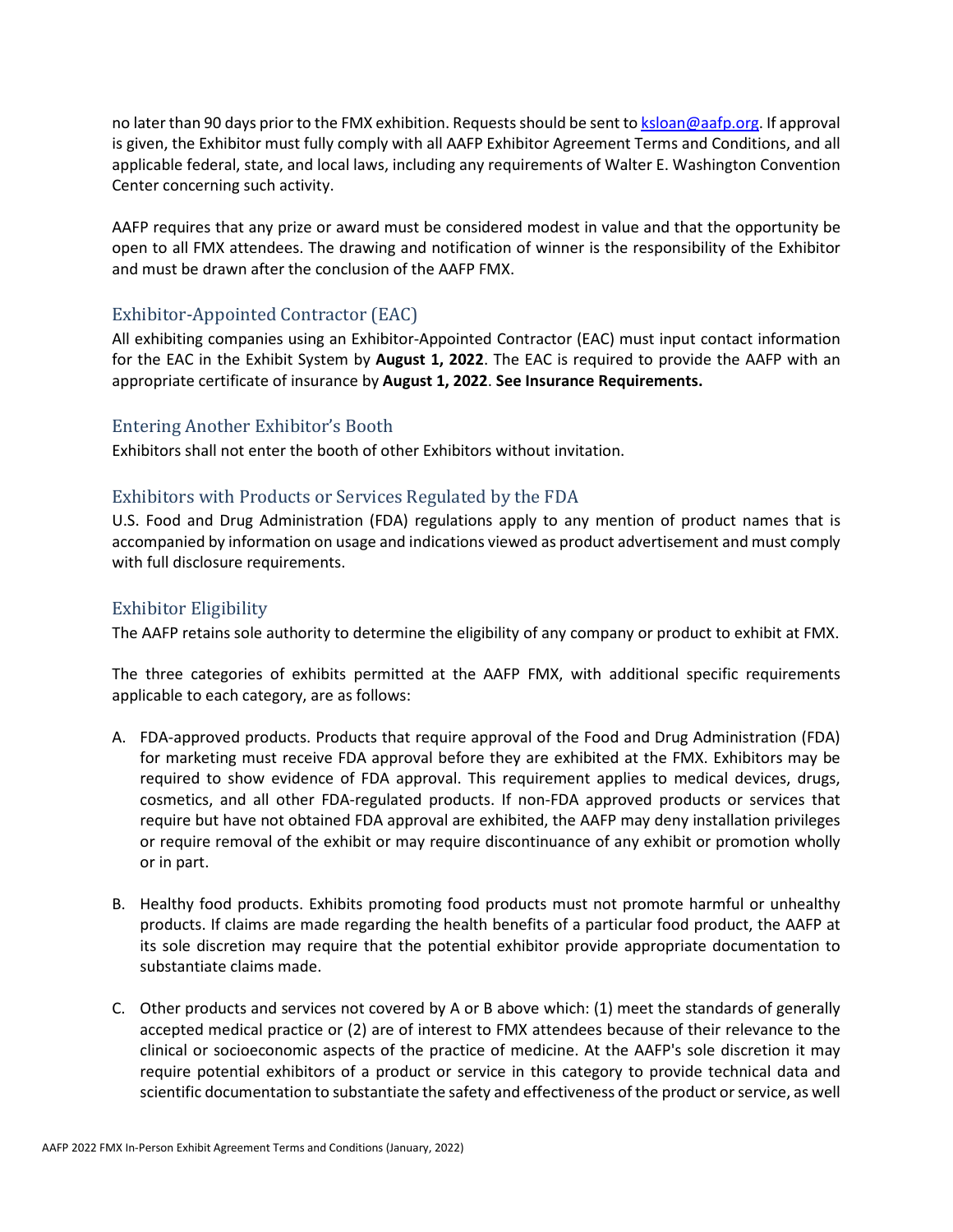as the accuracy of the claims made regarding it. If the safety, effectiveness, and accuracy of claims made for such product or service have not been demonstrated to the AAFP's satisfaction, the Exhibitor Agreement to exhibit will not be accepted.

#### (IMPORTANT NOTES:

- Exhibits for nutritional or dietary supplements and vitamin preparations are not eligible unless the product is approved for marketing by the FDA or its efficacy and safety is substantiated by clinical studies acceptable to the AAFP – generally meaning studies that have independent support in authoritative, evidence-based medical literature. More specific guidelines are available from the AAFP. Contracts and studies must be received no later than **July 20, 2022** to allow sufficient time for review by the eligibility panel.) Contact [Jill Vetter,](mailto:jvetter@aafp.org) Sales Manager at 913-951-8943.
- Skin Care/Cosmetic/Dermatological Products and Devices must submit full list and detailed description of all products, devices, and services that will be promoted to attendees at FMX to [jvetter@aafp.org](mailto:jvetter@aafp.org) for further review before space will be assigned. If this detail is not submitted in advance of booth assignment, your company will be in breach of these Terms & Conditions and may be denied exhibit participation.
- New exhibitors to FMX or those that haven't exhibited at FMX within the past 5 years must complete and submit the Exhibitor Eligibility Form and a full list and detailed description of products, devices, and services that will be promoted to attendees at FMX to Jill Vetter, Sales Manager at [jvetter@aafp.org](mailto:jvetter@aafp.org) for further review before space will be assigned. If this detail is not submitted in advance of booth assignment, your company will be in breach of these Terms & Conditions and may be denied exhibit participation.
- If exhibitor falsely misrepresents its products and/or services or are otherwise in breach of AAFP Exhibitor Agreement Terms and Conditions, AAFP reserves the right to immediately evict Exhibitor and/or terminate this Agreement pursuant to the "Violation of Terms and Conditions" section contained herein.

The acceptance of a product or service for exhibit does not constitute an AAFP endorsement, nor a guarantee that the product or procedure is appropriate for the medical situation indicated.

Exhibits will not be accepted if the AAFP deems them to include false or misleading statements.

Displays for tobacco products or alcoholic beverages will not be permitted.

No exhibit will be accepted if the AAFP determines in its sole discretion that the exhibit is in poor taste, offensive to persons in attendance, promotes an activity that is unethical or illegal, is not in keeping with the character and purpose of the AAFP FMX, or is otherwise not appropriate or desirable for the FMX event for any reason.

The AAFP may deny installation privileges or require removal of any exhibit or promotion (wholly or in part) that the AAFP finds objectionable for any of the reasons stated above.

The AAFP concurs with the AMA Code of Medical Ethics Opinion regarding the sale of health-related products from physicians' offices. Consequently, no exhibit will be accepted that promotes the sale of health-related products from physicians' offices unless documentation submitted with an Exhibitor Agreement clearly meets the guidelines set forth in such Opinion. Similarly, the Opinion prohibits physicians from placing their own financial interests above the welfare of their patients. In most instances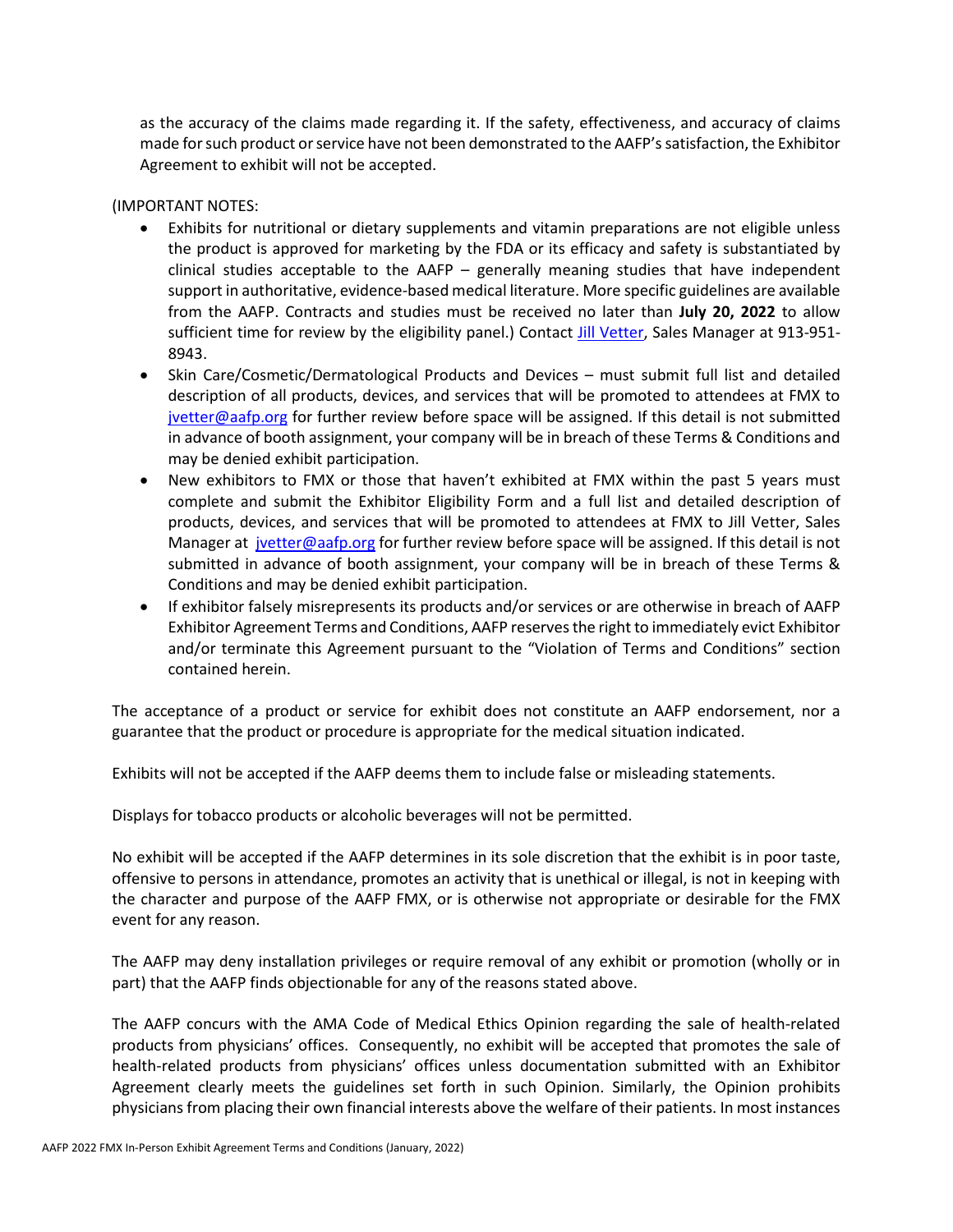the AAFP will not accept exhibits that offer referral or other fees to physicians in exchange for recommending products or services to patients.

#### <span id="page-13-0"></span>Food & Beverage

- All food and beverage samples must meet the conditions of and be approved by the Walter E. [Washington Convention Center](https://eventsdc.com/venue/walter-e-washington-convention-center/food-beverage) and [Kristy Sloan,](mailto:ksloan@aafp.org) AAFP Exhibit Manager. Menus and pricing will be listed in the online service manual **May 16, 2022**.
- If refrigerated storage is required, please contact Freeman to make arrangements information will be available **May 16, 2022**.
- Exhibitors with related food and beverage products must order porter service to remove empty cartons and/or containers.

#### <span id="page-13-1"></span>Giveaways

Exhibiting companies are permitted to distribute giveaways in accordance with the AMA Ethical Guidelines, which state:

*"Some gifts that reflect customary practices of industry may not be consistent with the principles of medical ethics. To avoid the acceptance or distribution of inappropriate gifts, physicians should observe the following guidelines: Any gifts accepted by physicians individually should primarily entail a benefit to the patients and should not be of substantial value. Accordingly, textbooks and other gifts are appropriate if they serve a genuine educational function. Cash payments should not be accepted. Individual gifts of minimal value are permissible as long as the gifts are related to the physician's work (e.g., pens and note*  pads). No gifts should be offered or accepted that create an obligation to the physician or *registrant. For example, physicians should not accept gifts if they are given in relation to the physician's prescribing practices."*

Exhibiting companies must secure the AAFP's prior approval for giveaways. Any item an exhibiting company intends to distribute must be submitted in writing to [ksloan@aafp.org](mailto:ksloan@aafp.org) for pre-approval.

Giveaways must be associated with products or services of the exhibiting company.

#### <span id="page-13-2"></span>Hours of Exposition/Booth Staffing

The AAFP FMX Expo Hall will be open during the following:

- Wednesday, **September 21, 2022** 4:30 7:30 p.m. **Grand Opening!** • Thursday, **September 22, 2022** 9:00 a.m. – 3:00 p.m.
- 
- Friday, **September 23, 2022** 10:00 a.m. 3:30 p.m.

All exhibits are to remain intact and staffed during the above hours. Exhibitors who are the sole staffers for booths may, of course, take brief breaks. Out of respect to the attendees still conducting business with exhibitors on the final day, ALL EXHIBITS ARE TO BE OCCUPIED AND IN OPERATION UNTIL THE OFFICIAL CLOSING HOUR OF THE SHOW (Exhibit times published in January). The packing of equipment, boxes, literature or dismantling of the exhibit is not permitted until closing time. Any exhibitor who chooses to tear down early (any time prior to the designated dismantling hours) will be in breach of these terms and conditions and penalties will be enforced and could jeopardize future exhibit eligibility.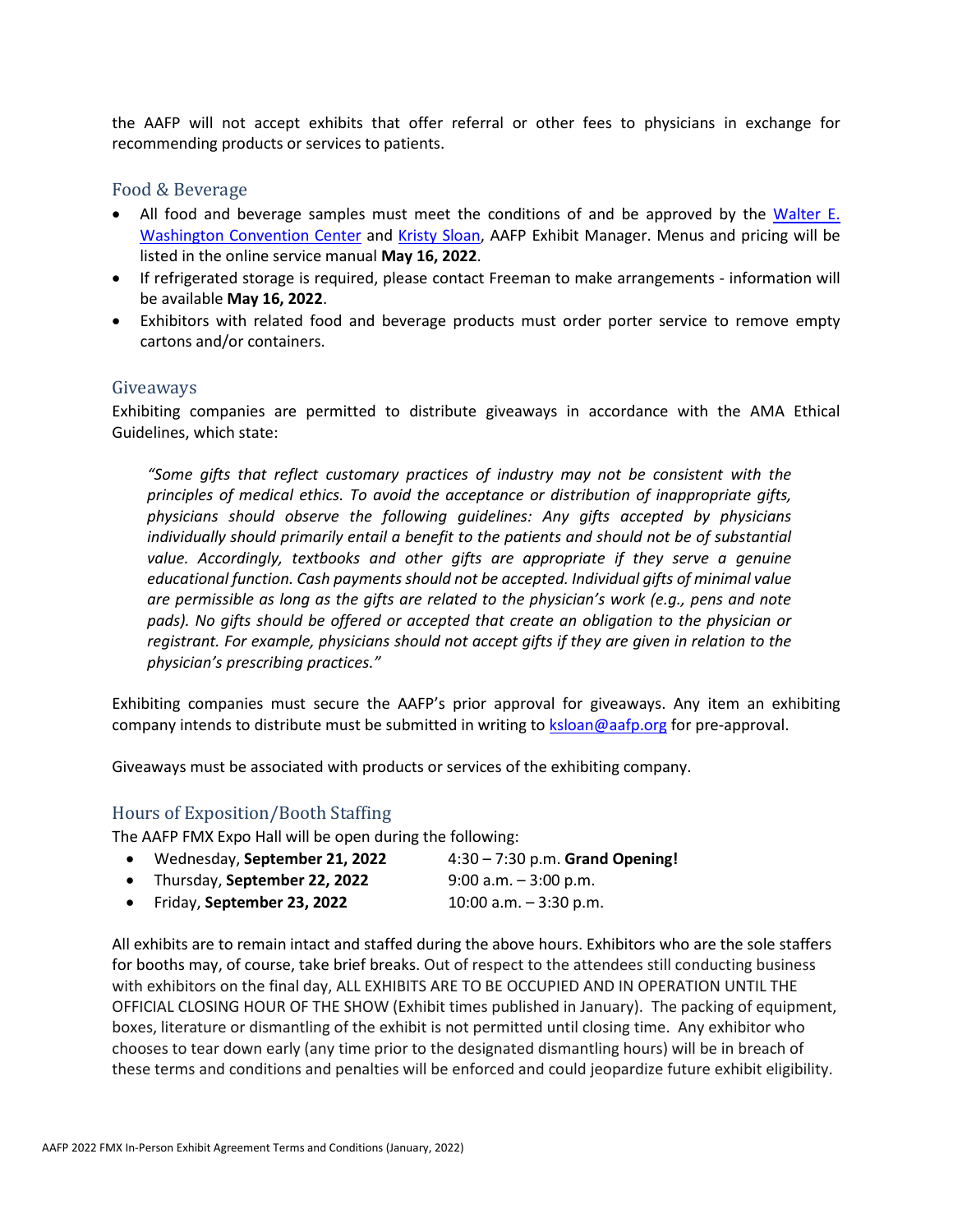### <span id="page-14-0"></span>In-Booth Education

- Companies with Island Booths (20' x 20' or larger) may provide formal in-booth education within their exhibit space.
- Exhibitors with in-line space may not conduct formal presentations.
- In-Booth Education shall not be eligible for CME credit.
- Exhibitors providing in-booth education must display a sign stating "This Educational Session Does Not Qualify for CME Credit."
- Companies choosing to provide In-Booth Education must inform Kristy Sloan at [ksloan@aafp.org](mailto:ksloan@aafp.org), in writing, no later than **August 1, 2022**.
- Exhibitors cannot distribute CME materials unless they are the CME provider (in accordance with ACCME standards).

#### <span id="page-14-1"></span>Market Research/Surveys

The following terms and conditions are required of any Exhibitor who intends to conduct a survey from its booth space:

- Survey must be pre-approved by the AAFP before **August 1, 2022**. Send survey to Kristy Sloan [ksloan@aafp.org](mailto:ksloan@aafp.org) for approval.
- Exhibitor must share survey results with the AAFP.
- AAFP must approve all survey-related results in publications, and print pieces prior to publication.
- Exhibitor is prohibited from using the AAFP name, the AAFP FMX name, related logos, or brands in survey-related results publications.

Questions? Please contact Kristy Sloan, AAFP Exhibits, at [ksloan@aafp.org,](mailto:ksloan@aafp.org) or Jennifer Schuler, AAFP Communications Director, at [jschuler@aafp.org.](mailto:jschuler@aafp.org)

#### <span id="page-14-2"></span>No Shows

Any Exhibitor which reserves booth space and does not inform AAFP of its plans for non-attendance in writing, in advance, will not be permitted to participate in future AAFP exhibitions. In addition, the Exhibitor will forfeit 100% of the total cost of the assigned Exhibit space.

AAFP reserves the right to re-assign exhibit space on-site to a wait-listed Exhibitor from an assigned company that is a no show by the close of the Expo Hall on the first day and has not submitted a late set request.

#### <span id="page-14-3"></span>Non-contracted Exhibit Space

Individuals, companies, and organizations that have not contracted with the AAFP for exhibit space are not permitted to display or demonstrate products, processes, or services; solicit orders; or distribute advertising materials in convention facilities, parking lots or hotels contracted by the AAFP. Noncompliance will result in the prompt eviction from the property.

## <span id="page-14-4"></span>Onsite Selling of Products or Services

While the primary purpose of the Exhibition is to further the professional education of attendees through displays and demonstrations, sales of products and services and order taking of same are permitted only when conducted in a professional manner.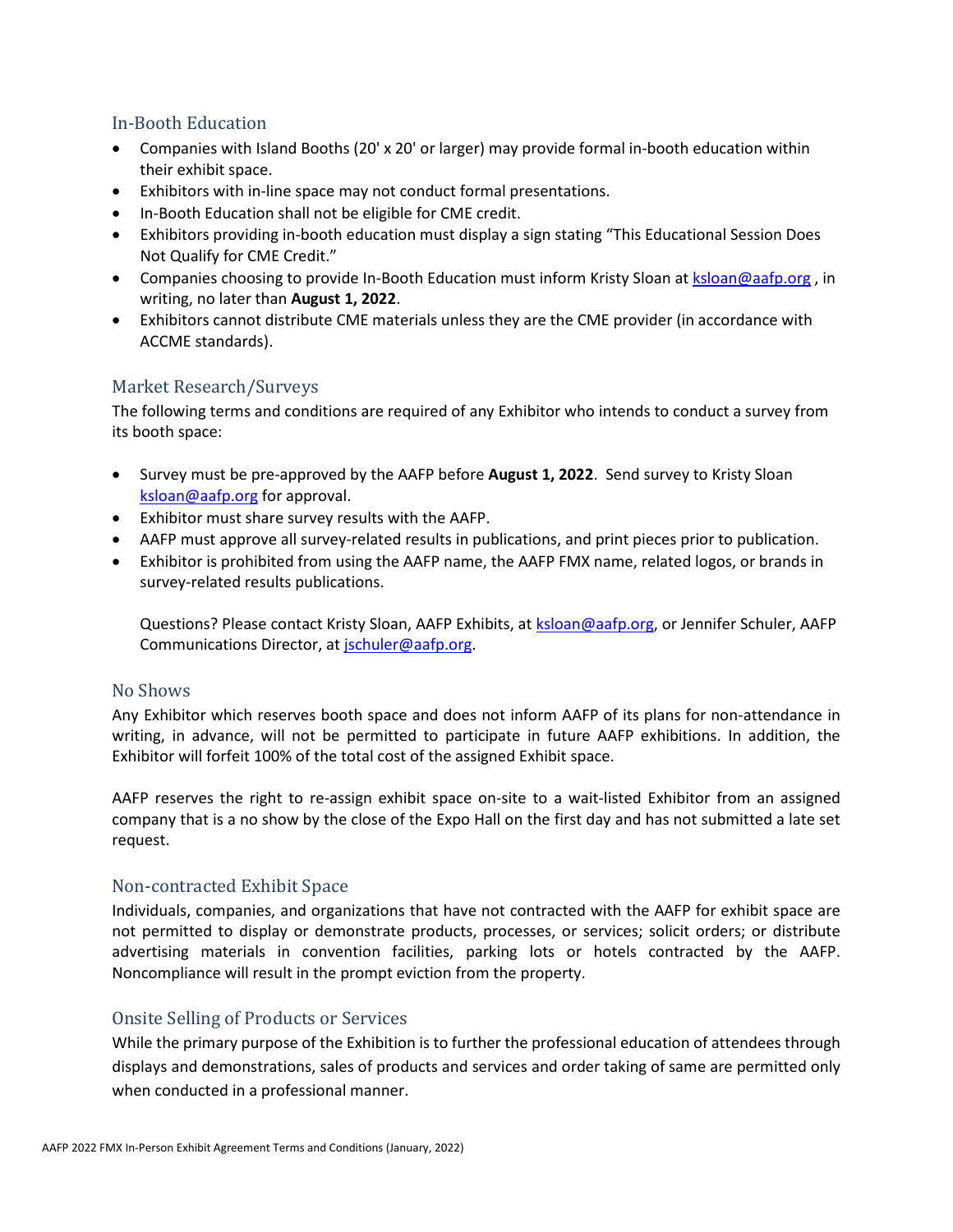- Products for sale must be the Exhibitor's own unaltered, marketed products, and the products or services must be pertinent to the attendees' professional interests.
- All selling of Exhibitor's products and/or services is restricted to the space assigned to each Exhibitor.
- The AAFP reserves the right to restrict or halt sales activities that it, in its sole discretion, deems inappropriate or unprofessional.
- Exhibitors are solely responsible for complying fully with business license and sales and use tax regulations.
- Exhibitors are solely responsible for complying fully with all applicable local, state, and federal laws.
- If AAFP receives complaints on your company's products, services, business practices, then at that time AAFP will review the complaints and re-evaluate your companies exhibiting status. This may subject the Exhibitor to immediate eviction and will forfeit all fees paid and subject to penalties and will be prohibited from participating in future FMX conferences and subject to the "Violations of Terms & Conditions" contained herein.

### <span id="page-15-0"></span>Outstanding Invoices

Outstanding balances due AAFP as a result of previous transactions must be paid in full before exhibit space will be assigned.

### <span id="page-15-1"></span>Payment/Method of Payment

Prior to June 1, 2022, a 50% deposit is required upon submission of the online Exhibitor Agreement. On or after June 1, 2022, full payment is due. All Exhibitor Agreements received on or after this date require full payment.

If full payment is not received, Exhibitor's space may be cancelled and AAFP will retain any deposit. In addition, the prospective Exhibitor is responsible for paying any remaining balance and will not be eligible to exhibit at future AAFP meetings until such balance has been paid in full.

Leawood, KS 66211-2672

Pay your balance online with the secured Exhibitor Login link and company password.

The AAFP accepts payments made by MasterCard, Visa, American Express, and Discover.

Checks should be made payable to the American Academy of Family Physicians and sent to: American Academy of Family Physicians Attn: Accounting 11400 Tomahawk Creek Parkway

#### <span id="page-15-2"></span>Priority Point System

The AAFP point system is used to make Exhibit booth assignments and is calculated as follows:

- 1 point for every year exhibited
- **1** point for every 100 square foot  $(10' \times 10')$  of Exhibit space
- 1 point for every \$10,000 invested in FMX sponsorships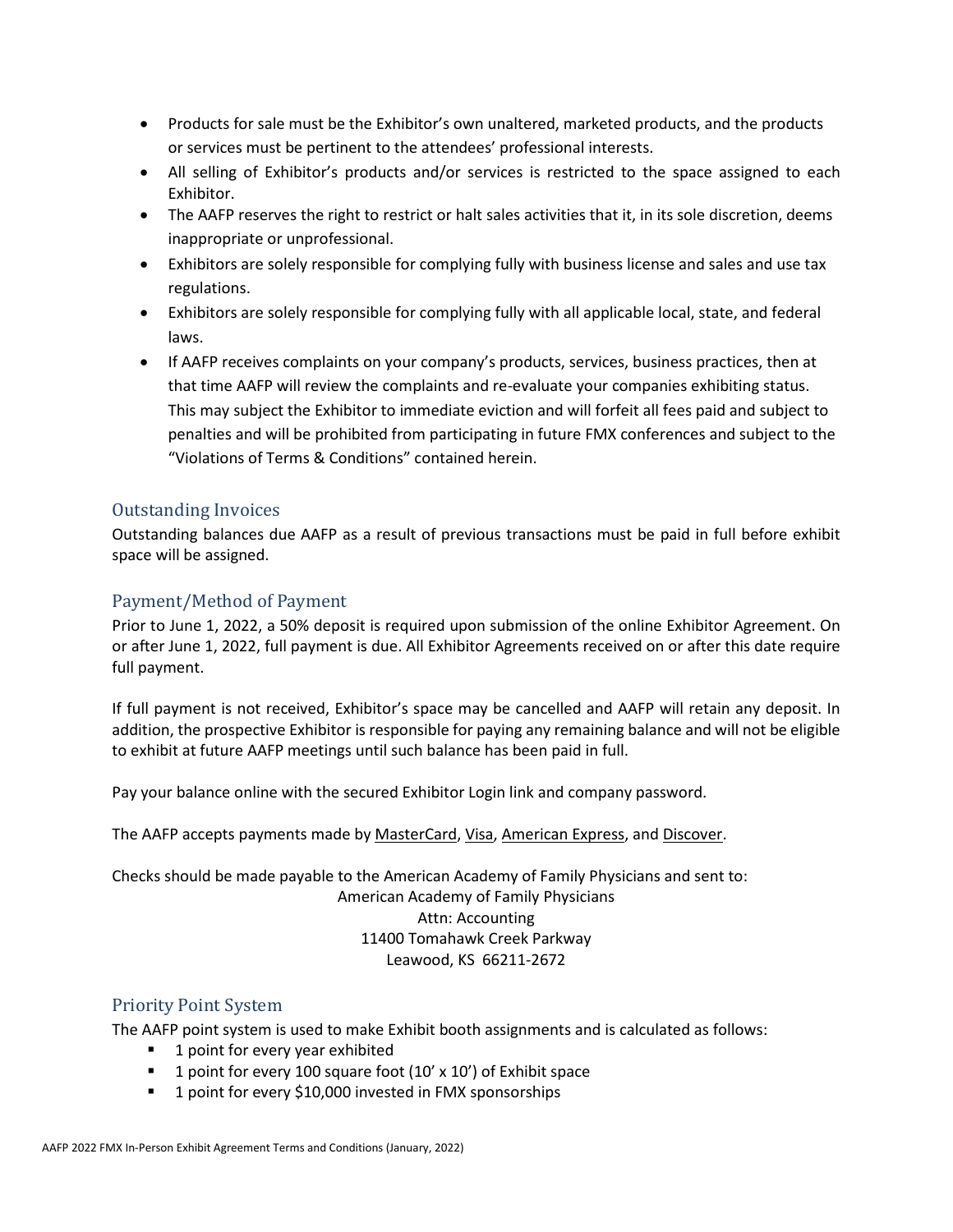$$1 - $10,000 = 1$  point  $$10,001 - $20,000 = 2$  points  $$20,001 - $30,000 = 3$  points  $$30,001 - $40,000 = 4$  points  $$40,001 - $50,000 = 5$  points

The Exhibitor Agreement date of receipt is used to determine assignments only when there is a need to break a tie in points during initial assignments or determine priority for exhibit contracts that are received after priority point assignments.

In the event of company merger or acquisition, two options exist under the AAFP's point system:

- The controlling company may file only one Exhibitor Agreement for all of the newly acquired companies under its "umbrella." The controlling company would receive the points of the highest ranked company within the new structure. All other companies' or division's points return to zero. All booths must be listed under the company's booth listing in the onsite FMX printed Exhibit Guide.
- The company may continue as though the merger or acquisition had not occurred, with each company or division submitting its own Exhibitor Agreement and maintaining its original priority points. In this instance, each individual company/division may have its own booth listing in the onsite FMX printed Exhibit Guide.

### <span id="page-16-0"></span>Social/Unofficial Activities

Any social function or special event planned by an Exhibitor to take place during the AAFP FMX, September 20–24, 2022, must be pre-approved by the AAFP. Exhibitor agrees to withhold sponsoring hospitality suites/rooms or other functions during official conference and Exhibition activities, including exhibit hours, social functions, educational seminars and any other related activity scheduled by AAFP.

Any exhibitor not participating in the AAFP official door drop or official advertising opportunities and violates this section by participating in a hotel door drop or distributes exhibit materials outside of their assigned booth space and leaves company materials (i.e. brochures, pamphlets, pens, business cards, etc.) in common areas at the convention center or in hotel(s) within the AAFP block will be subject to immediate eviction and will forfeit all fees paid and subject to penalties and will be prohibited from participating in future FMX conferences.

AAFP maintains control over the function space in the hotels within the AAFP housing block and convention center in order to preserve and protect an equitable exposition for attendees and exhibitors of FMX. Requests to hold events must receive approval from the AAFP.

Send company name, booth number, desired hotel/location, date, time, anticipated attendance, attendee overview (type of attendees), and a brief description of the proposed function to Jill Vetter, Sales Manager [jvetter@aafp.org](mailto:jvetter@aafp.org) for more information.

#### <span id="page-16-1"></span>**Solicitation**

Exhibitors are prohibited from soliciting other Exhibitors. Any Exhibitor or company representative who solicits Exhibitors at the Exhibition will be in violation of this Agreement and may be removed from the Expo Hall. Additionally, solicitation may jeopardize the exhibiting company's eligibility for future AAFP exhibitions.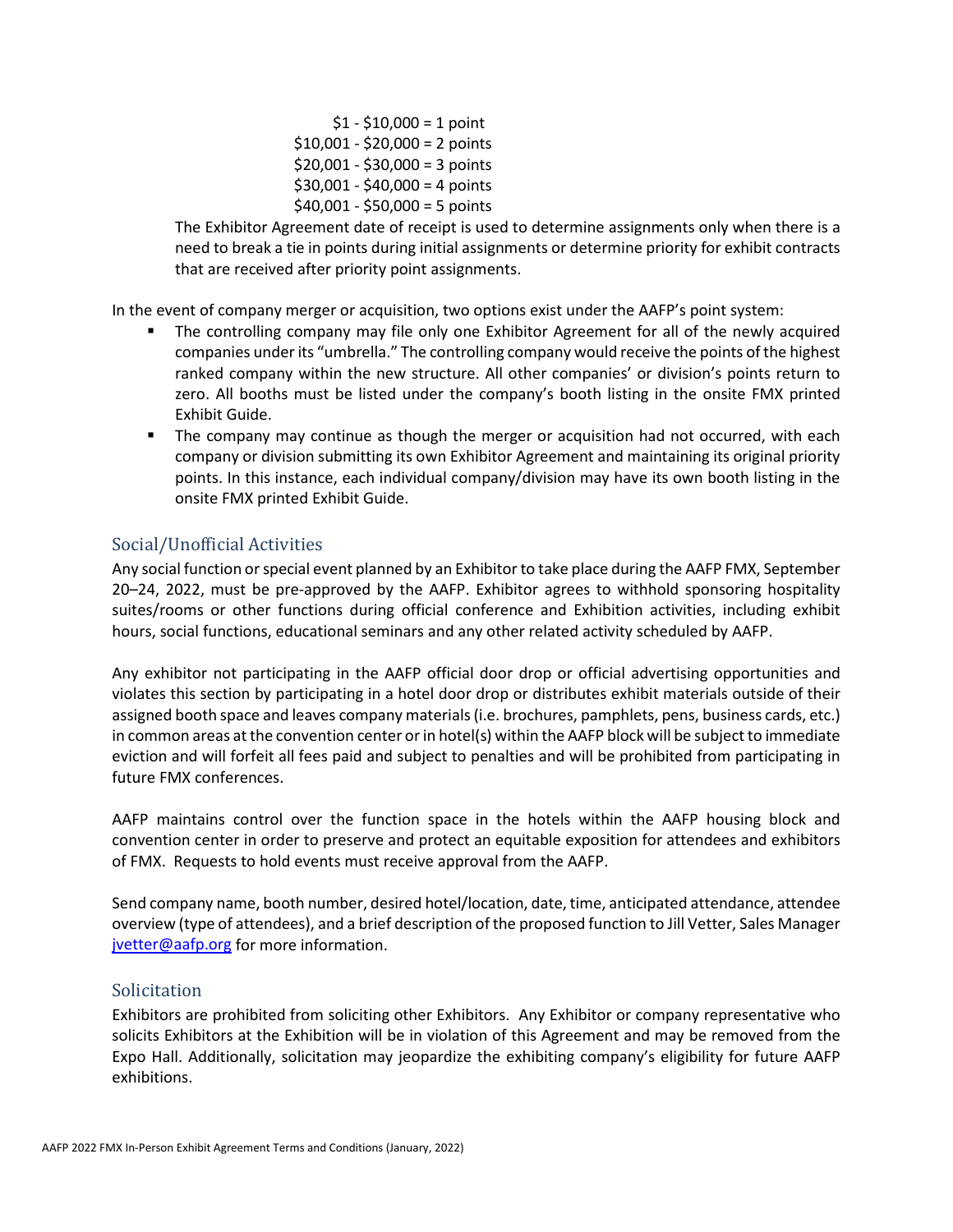# <span id="page-17-0"></span>Exhibit Service Manual (Online)

The exhibit service manual, which will be available online **May 16, 2022**, is incorporated herein by reference and made a part of this Agreement and includes additional requirements for Exhibitors participating in the FMX Exhibition.

Any and all matters pertaining to the FMX Exhibition and not specifically covered by the Terms and Conditions shall be subject to determination by AAFP in its sole discretion. AAFP may adopt rules or regulations from time to time governing such matters and may amend or revoke them at any time. Any such rules and regulations (whether or not included in the online exhibit service manual or similar document) are an integral part of this Agreement and are incorporated herein by reference. Exhibitor shall observe and abide by additional regulations made by AAFP. This Agreement (including the online exhibit service manual and any additional terms and conditions adopted by AAFP from time to time) states the entire agreement of the parties with respect to the subject matter hereof.

# <span id="page-17-1"></span>Fire and Safety Regulations

Exhibitors will fully comply with the rules, regulations and operational policies of the City of Washington, DC and the [Walter E. Washington Convention Center.](https://eventsdc.com/venue/walter-e-washington-convention-center/exhibitor-services)

# <span id="page-17-2"></span>Housing

Maritz is the official housing provider for the AAFP FMX.

For Exhibitor's convenience, the AAFP has blocked hotel rooms at special discounted group rates and convenient locations near the Walter E. Washington Convention Center.

Convention centers allocate exposition hall space to tradeshows based on the number of hotel rooms the organizer guarantees. Therefore, booking hotel accommodations through the AAFP is encouraged to avoid the possibility of limiting booth space for exhibiting companies because of low room block pick-up.

**Look Before You Book!** As the date for the AAFP FMX approaches, Exhibitors are sometimes targeted by hotel/housing providers who may claim to be "partners" or providing services on behalf of AAFP. **PLEASE BE AWARE THAT THESE COMPANIES ARE NOT AUTHORIZED TO PROVIDE SERVICES ON AAFP'S BEHALF.** AAFP works to prevent such unauthorized contact of the AAFP community as well as its conference Attendees and Exhibitors. Please be assured that AAFP is firmly committed to providing quality services to make your exhibiting experience a positive one, and AAFP will continue its efforts to prevent these hotel/housing providers from making unauthorized contact.

# <span id="page-17-3"></span>Insurance Requirements – Submission Deadline August 1, 2022

Exhibitor shall, at its sole cost and expense, procure and maintain in full force and effect, throughout the term of the Agreement, insurance coverage written on an occurrence basis, unless otherwise indicated, by companies authorized to do business in the State of the District of Columbia, and with an A.M. Best rating of no less than A- (VII) in the following coverage types and amounts not less than as listed below:

| <b>TYPE OF COVERAGE</b>                           | <b>COVERAGE AMOUNTS</b>                         |
|---------------------------------------------------|-------------------------------------------------|
| Workers' Compensation                             | <b>Statutory Limits</b>                         |
| Commercial General Liability Insurance to include | For Bodily Injury and Property Damage of        |
| coverage for:                                     | \$1,000,000 per occurrence; Certificate Holders |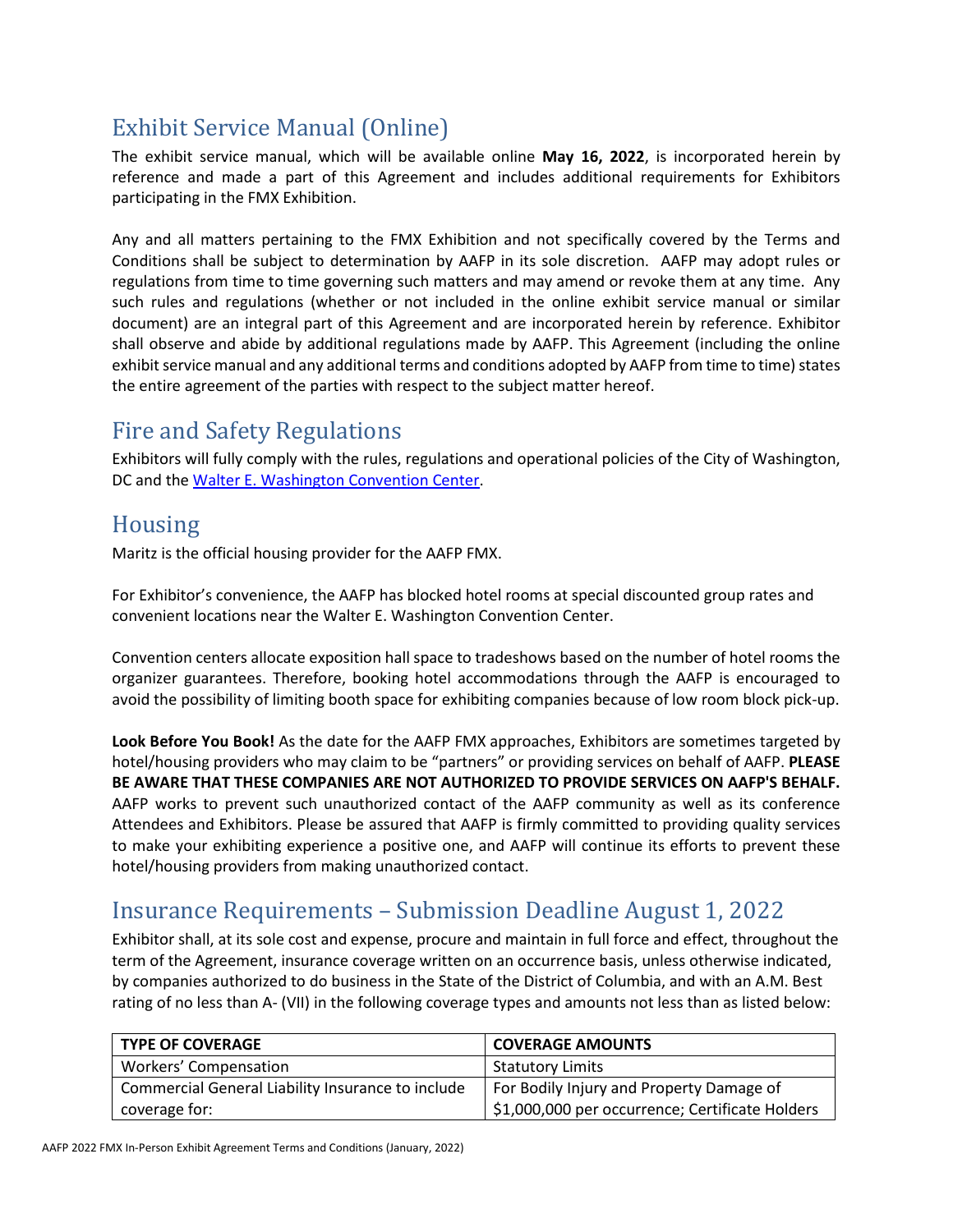| Personal Injury                      | (as stated below) to be named as additional        |
|--------------------------------------|----------------------------------------------------|
| Independent Contractor*              | insureds with waiver of subrogation in their       |
|                                      | favor.                                             |
|                                      |                                                    |
|                                      | Pyrotechnics - Not Allowed by AAFP.                |
|                                      |                                                    |
| <b>Business Automobile Liability</b> | \$5,000,000 combined single limit of liability for |
| Owned/leased vehicle<br>a.           | any auto or hired & non-owned. Certificate         |
| Non-owned vehicle<br>b.              | Holders to be named as additional insureds         |
| <b>Hired Vehicles</b>                | with waiver of subrogation in their favor.         |

The Certificate of Liability Insurance must list the **American Academy of Family Physicians**, **Freeman Expositions, Inc.**, and the Walter E. Washington Convention Center as Additional Insureds.

All certificates of insurance need to be submitted to the AAFP prior to **August 1, 2022**. Send to:

Kristy Sloan, CEM Exhibit Manager, AAFP 11400 Tomahawk Creek Pkwy. Leawood, KS 66211 [ksloan@aafp.org](mailto:ksloan@aafp.org)

\* Exhibitor Appointed Contractor

If you are hiring an independent contractor to work on your booth during installation and dismantling, the insurance requirements described above also apply to these independent contractors.

Due to security requirements and access to the exposition hall, this deadline will not be extended. If Certificate of Insurance is not received by **August 1, 2022**, exhibitors are required to use the AAFP official contractor for booth installation and dismantling.

Within five (5) calendar days of a suspension, cancellation or non-renewal of coverage, Exhibitor shall provide a replacement Certificate of Insurance to AAFP. Failure to provide and to maintain the required insurance shall constitute a material breach of the Agreement.

It is agreed that Exhibitor's insurance shall be deemed primary and non-contributory with respect to any insurance carried by the American Academy of Family Physicians, Freeman, or Walter E. Washington Convention Center for liability arising in the performance of the Agreement.

# <span id="page-18-0"></span>Photography, Videotaping, and Drones

Many booth designs contain copyrighted or trademarked materials, therefore permission for photographing or videotaping a booth must be given by the authorized occupants of that booth.

Due to safety concerns, drones are not allowed at the AAFP FMX. However, if an exhibitor wants overhead booth photos of their own display by overhead drone photography, they must submit a written request to the AAFP Exhibit Manager [ksloan@aafp.org](mailto:ksloan@aafp.org) for further review by August 1, 2022. Pilot credentials may be required.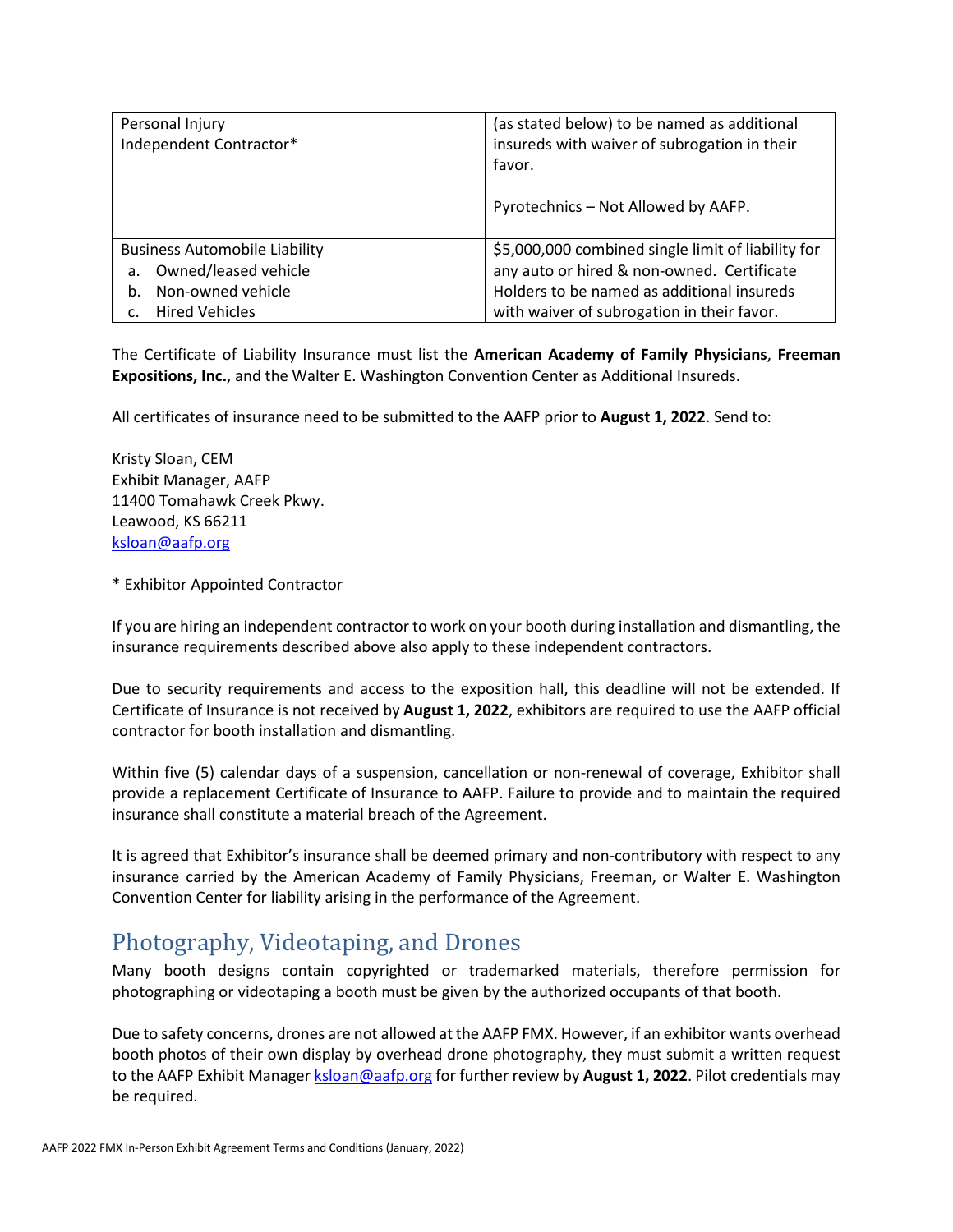# <span id="page-19-0"></span>Press/Film Crews

All press/media questions may be sent to the AAFP Public Relations Department at (800) 274-2237, ext. 6051 for further assistance.

# <span id="page-19-1"></span>Secure Area

The AAFP will provide perimeter security at the Walter E. Washington Convention Center, during installation, exhibition, and dismantle hours. Additional information will be available in the online exhibit service manual (available **May 16, 2022**).

Each Exhibitor must make provisions for safeguarding goods, materials, equipment, and displays at all times. The AAFP cannot, under any circumstances, accept responsibility or liability for the loss of or damage to any material for any cause and encourages each Exhibitor to exercise normal precautions to prevent loss or damage as a result of theft or other causes.

# <span id="page-19-2"></span>Service Desk

The onsite Exhibit Service Desk will be located in the 100 aisle of Hall B at the Walter E. Washington Convention Center. Official vendors will be available to answer questions, take on-site orders, and make order changes starting **Monday, September 19, 2022 - Friday, September 23, 2022**.

# <span id="page-19-3"></span>Show Management

Exposition management is provided by the American Academy of Family Physicians ("AAFP"). AAFP's official contractor for the FMX Exhibition is Freeman Expositions, Inc. ("Freeman").

# <span id="page-19-4"></span>Smoking

Smoking is prohibited in the Walter E. Washington Convention Center*.* This includes the use of ecigarettes or vaping devices.

# <span id="page-19-5"></span>Use of the AAFP or AAFP FMX Symbol, Brand, Logo, Social Media Promotion

The American Academy of Family Physicians and AAFP FMX brand, logos, and tradename are registered, proprietary marks of the AAFP and may not be used by Exhibitor without the prior written consent of the AAFP. Therefore, Exhibitor agrees that it will not use the brand, logos, tradenames, or the seal of the AAFP FMX or of the AAFP in any promotional and informational materials or websites, including but not limited to signs, advertising, and media promotions.

All exhibitors are encouraged to promote their 2022 FMX attendance and booth information in advance of and throughout the FMX. All posts using the hashtags #AAFPFMX will be displayed for attendees to view.

Promotional tools available to showcase exhibitor engagement are outlined below: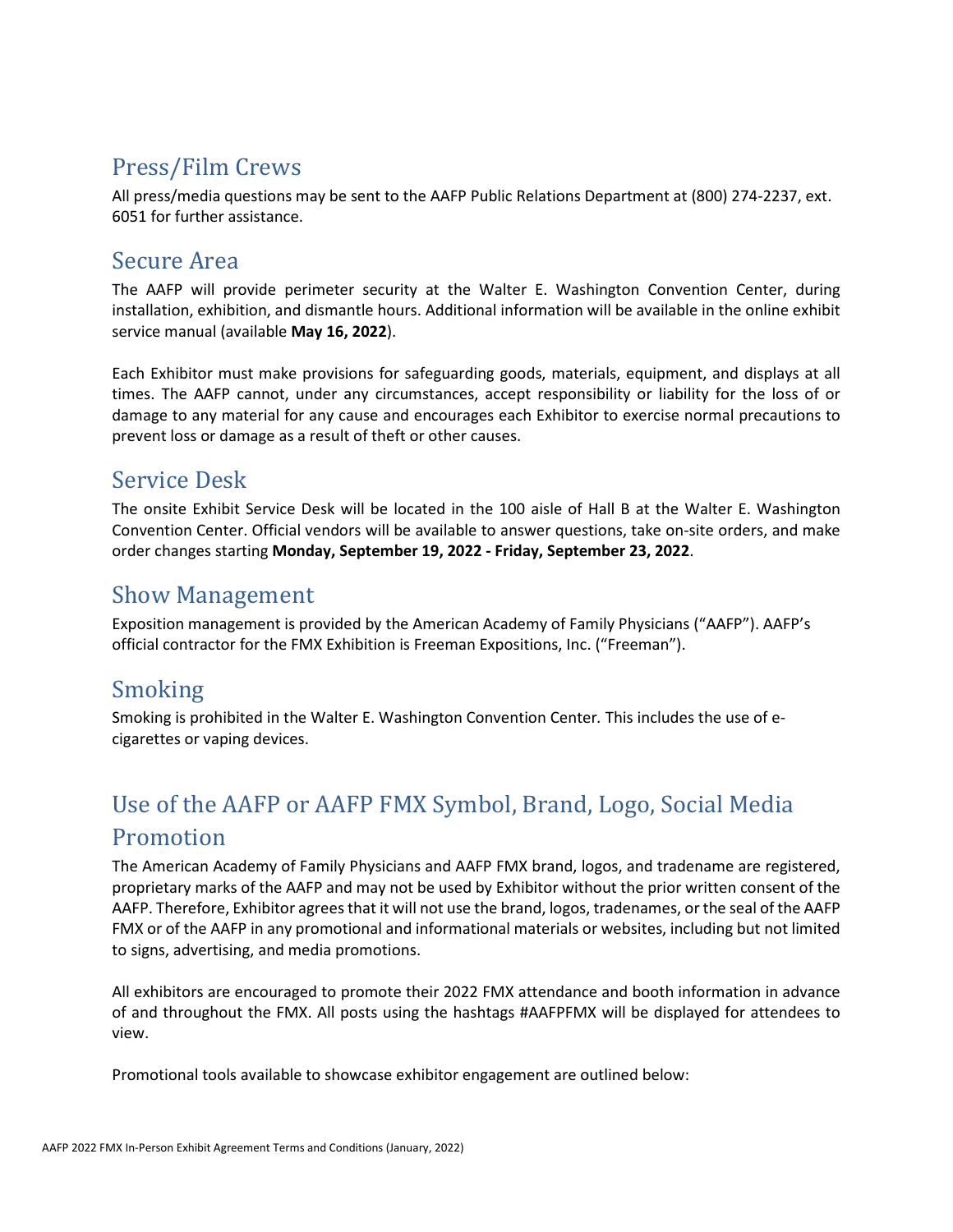- Exhibitors may use a "We're Exhibiting" image on Facebook, Twitter, LinkedIn, Instagram, and in email signatures. Exhibitors may also place the image on their website.
- Contact [Laurie Ralston](mailto:lralston@aafp.org) and provide booth number to request the customized image.
- Make sure all posts use the meeting hashtag #AAFPFMX.
- Publish the post and repeat as desired.

To facilitate exhibitor engagement, AAFP have provided a couple of suggested examples:

• Meet us in Washington, DC at Booth \_\_\_\_\_\_\_\_. We are showcasing (enter description here)."

Exhibitors are encouraged to leverage social media throughout the FMX as desired, provided posts comply with the guidelines below:

- Do not amend or alter the "We're Exhibiting" image.
- Do not use the image in a way that suggests or implies partnership, sponsorship, or endorsement by the AAFP or AAFP FMX.

Keep these guidelines in mind when posting about the FMX.

- Non-flash photography is allowed for personal, social, or non-commercial use.
- Please respect attendees, presenters, and exhibitors who state they do not want their slides and/or content shared on social media.
- Exhibitors taking photos must do so in a manner that does not disturb the presenter, attendees, or other exhibitors.
- Many booth designs contain copyrighted or trademarked materials, therefore permission for photographing a booth must be given by the authorized occupants of that booth.
- Sharing slides that feature patient faces or other identifiable information is prohibited.
- Video recording, live audio, and/or video streaming is strictly prohibited. Failure to comply with this policy may result in being removed from the session and/or FMX.

# <span id="page-20-0"></span>Video/Photo Release

By participating in the AAFP FMX, Exhibitor grants AAFP the right to videotape or take photographs at the AAFP FMX and reproduce them in AAFP educational, news, or promotional material, whether in print, electronic, or other media, including the AAFP website and use such photographs in this manner. All postings are the sole property of the AAFP, and such postings may be displayed, distributed, or used by AAFP for any legal purpose.

# <span id="page-20-1"></span>Violation of Terms and Conditions

By applying for Exhibit space, an Exhibitor, on behalf of its employees, contractors and agents, agrees to abide by all Terms and Conditions. Violation may subject the Exhibitor to corrective action, up to and including restrictions, eviction, and/or denial of future applications to participate in future AAFP events and forfeiture of all monies paid plus penalties.

When appropriate and feasible, an on-the-spot warning will be issued outlining the issues that are in violation of these Terms and Conditions and the Exhibitor will be allowed an opportunity to bring its conduct into compliance. However, the AAFP, in its sole discretion, reserves the right to levy a more severe penalty without providing such a warning, including but not limited to immediate termination of the